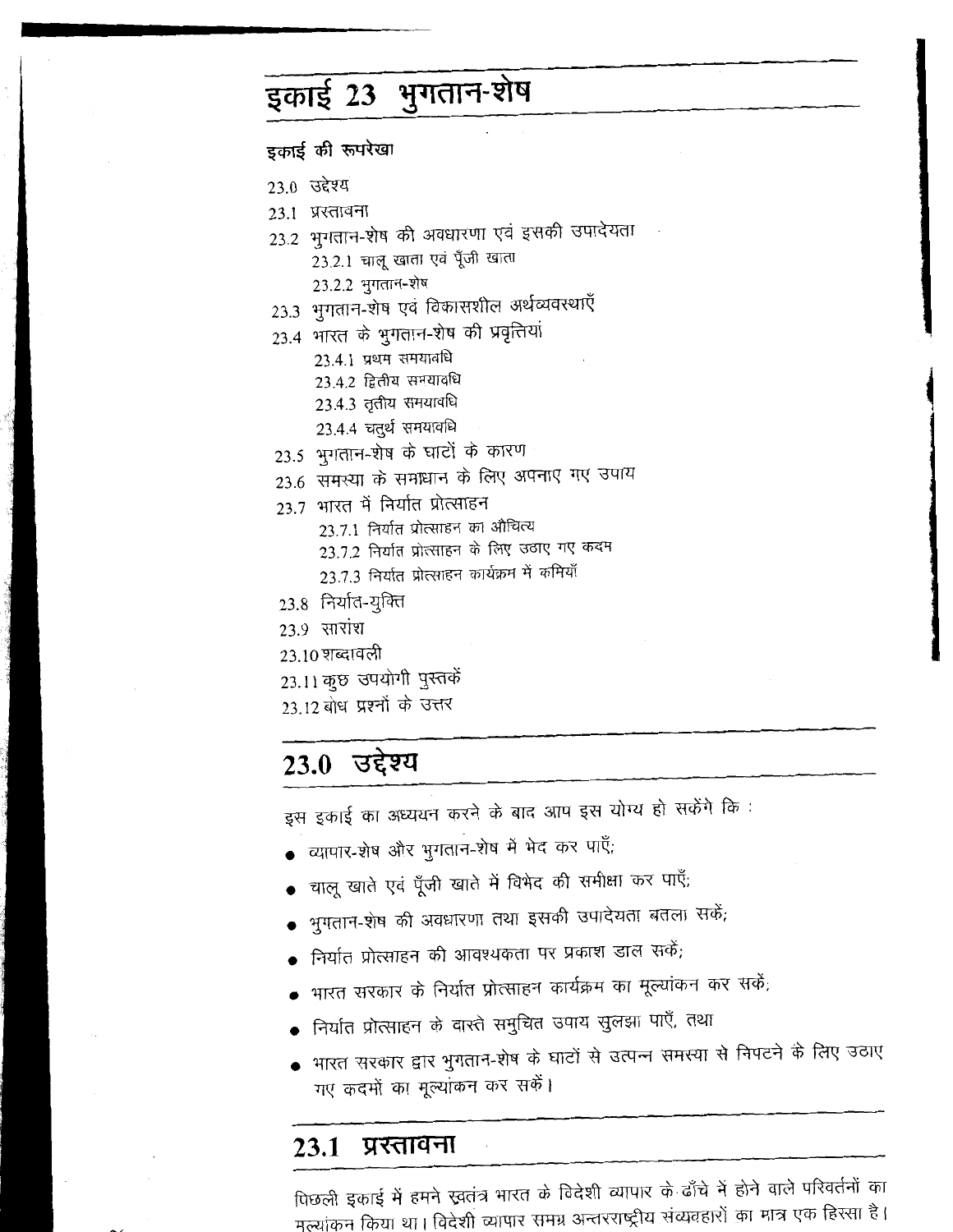भुगतान-शेष

वस्तुओं की तरह ही श्रमिक, पूँजी और कच्चे माल का लेन-देन भी बराबर सभी देशों के बीच होता रहता है। इन सभी संव्यवहारों के बदले एक देश दूसरे देशों से विदेशी मुद्रा में आय प्राप्त करता है और साथ ही विदेशों से प्राप्त माल एवं सेवाओं का विदेशी मुद्रा में भूगतान करता है। इन संव्यवहारों का उचित लेखा-जोखा रखे जाना अनिवार्य है। इसी तरह के लेखे की सहायता से ही किसी देश को इस बात की स्पष्ट जानकारी हो पाती है कि वह किस हद तक विदेशी स्रोतों पर निर्भर है और विदेशी साधन आंतरिक विकास में कितना योगदान दे पा रहे हैं। आर्थिक संव्यवहारों के इस लेखे को ही भुगतान-शेष कहते हैं।

# 23.2 भुगतान-शेष की अवधारणा एवं इसकी उपादेयता

भुगतान-शेष का आशय उन सभी अन्तरराष्ट्रीय संव्यवहारों के लेखे-जोखे से है जिसमें वित्तीय वर्ष में एक अर्थव्यवस्था की दृश्य एवं अदृश्य मदों के आयात-निर्यात का विवरण होता है ।

### 23.2.1 चालू खाता एवं पूँजी खाता

सरल अध्ययन की दृष्टि से भुगतान-शेष को दो भागों में बाँटा जा सकता है। ये भाग हैं: 1) चालू खाते पर भुगतान-शेष, एवं 2) पूँजी खाते पर भुगतान-शेष

- ा) चालू खाते पर भुगतान-शेष (Current Account on Balance of Payments) को पुनः दो उप-भागों में बाँटा जा सकता है : (क) व्यापार-शेष, एवं (ख) अदृश्य मदों अथवा सेवाओं में व्यापार का शेष।
- क) व्यापार-शेष (Balance of Trade) : इसमें एक देश द्वारा एक वर्ष के दौरान किए गए निर्यात एवं आयात का लेखा तैयार किया जाता है। उल्लेखनीय है कि इस लेखे में केवल वस्तुओं अथवा दृश्य मदों (visible items) के निर्यात और आयात को ही जोड़ा जाता है। एक वर्ष के दौरान किए गए निर्यात के मूल्य (X) उसी अवधि में इस देश द्वारा प्राप्त आयात के मूल्य (M) से कम भी हो सकते हैं अथवा अधिक भी या दोनों ही बराबर भी हो सकते हैं। इस प्रकार, एक वर्ष के दौरान व्यापार-शेष (BOT) निम्न में से कोई एक रूप धारण कर सकता है:
	- $\mathbf{H}$ ) व्यापार-शेष में अतिरेक (Surplus in BOT) यदि X<M;
	- ii) व्यापार-शेष में अतिरेक (Surplus in BOT) यदि X>M;

iii) व्यापार-शेष में संतुलन (Balance in BOT) यदि X=M.

ख) सेवाओं में व्यापार को शेष (Balance of Trade in Services) : इस लेखे में वस्तुओं के आयात-निर्यात छोड़कर एक देश द्वारा शेष विश्व के साथ बाकी जो सभी संव्यवहार किए जाते है उन सभी को शामिल करते हैं। इन विभिन्न संव्यवहारों को हम अदृश्य मदों में व्यापार की संज्ञा देते हैं। इन विभिन्न अदृश्य मदों को हम पाँच वर्गों में बाँट सकते हैं: (i) सेवाएँ, जैसे बैंकों की सेवाएँ, बीमा, जहाजरानी, हवाई सेवाएँ, डाक की सेवाएँ, आदि (ii) विनियोग से आय, जैसे विदेशियों द्वारा किए गए प्रत्यक्ष निवेश या पोर्टफोलियो निवेश या किसी अन्य रूप के निवेश पर प्राप्त लाभांश या ब्याज की राशि. द्विपक्षीय अथवा बहुपक्षीय ऋणों से अर्जित ब्याज की राशि, आदि (iii) पर्यटकों का एक देश से दूसरे देशों को आना-जाना, (iv) सरकारी हस्तांतरण, एवं (v) निजी हस्तांतरण। रो सभी संवातहार हो तरफा होते हैं। उताहरण के लिए भारत शेष विश्व से रो सभी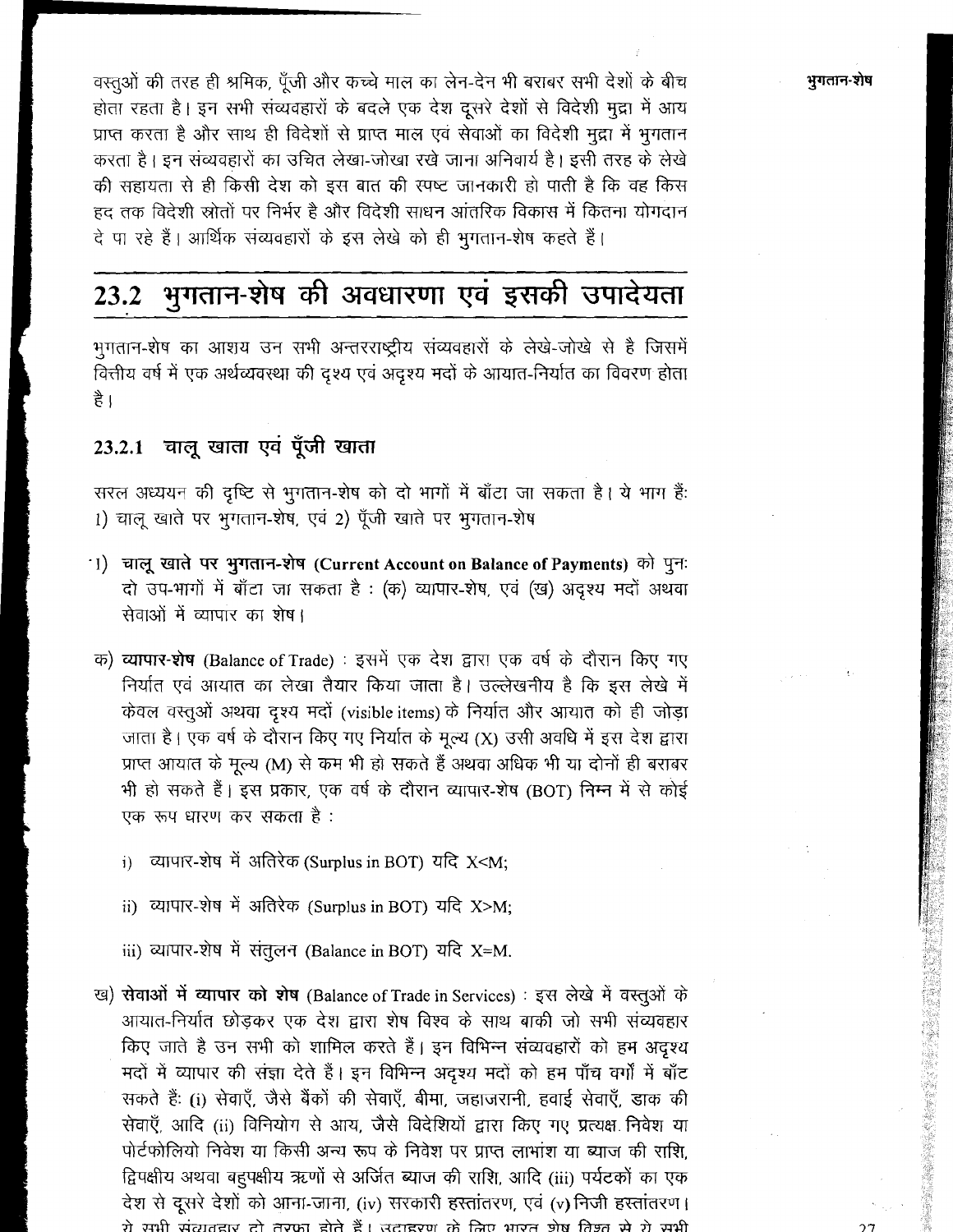सेवाएँ प्राप्त भी करता है और शेष विश्व को सभी सेवाएँ प्रदान भी करता है। भारत द्वारा \*<sup>1</sup>919 और मा करता है और शेष विश्व का समा संवार प्रदान भा करता है। भारत द्वारा<br>जब ये सेवाएँ प्रदान की जाती हैं तो भारत को शेष विश्व से विदेशी मुद्रा में आय प्राप्त<br>होती है जिसे चालू आगम (Current Receipts) या (R) का नाम दि तरह विदेशों द्वारा भारत को प्रदान की गई सेवाओं के बदले में भारत द्वारा कीमत *GV~* **6 I** f3+1 ql~mn **(currentpayment m P)** w Rm w **<sup>6</sup>**<sup>I</sup> एक वर्ष के दौरान R के मूल्य P के बराबर, P से अधिक अथवा P से कम हो सकते हैं। अर्थात व्यापार-शेष की तरह सेवाओं में व्यापार के शेष (BOI) के भी तीन समव रूप हैं:

i) BOI में घाटे यदि R<P.

ii) BOI में अतिरेक यदि R>P. एवं

iii) BOI में संतुलन यदि R=P I

BOT एवं BOI के योग को चालू खाते पर भुगतान-शेष (BOP on Current Account) का नाम दिया जाता है।

BOP on Current Account में एक तरफ एक देश द्वारा शेष विश्व से प्राप्त होने वाली विदेशी मुद्रा तथा दूसरी तरफ शेष-विश्व को किए जाने वाले भुगतानों का लेखा-जोखा रखा जाता है। स्पष्टतः पुनः निम्न तीनों में से कोई भी स्थिति सम्भव हो सकती है :

- 1) चालू खाते में अतिरेक यदि प्राप्तियाँ भूगतानों से अधिक हैं,
- 2) चालू खाते में घाटे यदि प्राप्तियाँ भूगतानों से कम हैं, एवं
- 3) चालू खाते में संतुलन यदि प्राप्तियाँ भुगतानों के बराबर है।
- 1) चालू खाते में अतिरेक से यह अभिप्राय है कि इस देश द्वारा इस वर्ष कमाई गई विदेशी मुद्रा की राशि इसके द्वारा खर्च विदेशी मुद्रा की राशि से अधिक है। ऐसी परिस्थिति में यह देश चाहे तो अन्य देशों को बची हुई विदेशी मुद्रा ऋण के रूप में दे सकता है। अन्यथा अपने ऋणों के भार को कम करने के लिए अपने ऋणदाताओं को लौटा सकता है।
- 2) इसके विपरीत, यदि इसके समक्ष भुगतान-शेष के घाटे की स्थिति बन आई है तो इसे निम्न दो विकल्पों में से चुनना होगा। पहला, घाटे के भुगतान के लिए विदेशी मुद्रा के भंडार कम हो जाएँगे। दूसरा, घाटे के भुगतान के लिए विदेशों से ऋण लिए जा सकते हैं। ऐसी परिस्थिति में इस देश के भावी दायित्वों की राशि बढ जाएगी।
- 3) यदि भुगतान-शेष संतुलन में पाए जाते हैं तो इसके बारे में इस देश को किसी भी तरह के विशेष प्रयास करने की आवश्यकता नहीं होगी।
- 2) पूँजी-खाते पर भुगतान-शेष (Balance of Payments on Capital Account) : पूँजी खाते में चालू खाते के संव्यवहारों के कारण देश की विदेशी निधियों एवं दायित्वों में हुए <u>परिवर्तनों तथा पूँजी के अन्तरण का लेखा-जोखा प्रस्तुत किया जाता है।</u>

जैसा कि हम चालू खाते का वर्णन करते हुए उल्लेख कर आए हैं कि यदि देश के चालू खाते में अतिरेक पाए जाते हैं तो यह देश अन्य देशों को ऋण दे सकता है। इसी तरह यदि चालू खाते में घाटे पाए जाएँ तो इन घाटों की पूर्ति विदेशों से ऋण लेकर की जा सकती है। इन सभी संव्यवहारों को पूँजी खाते में जोड़ा जाता है। विदेशों से प्राप्त पूँजी को पूँजी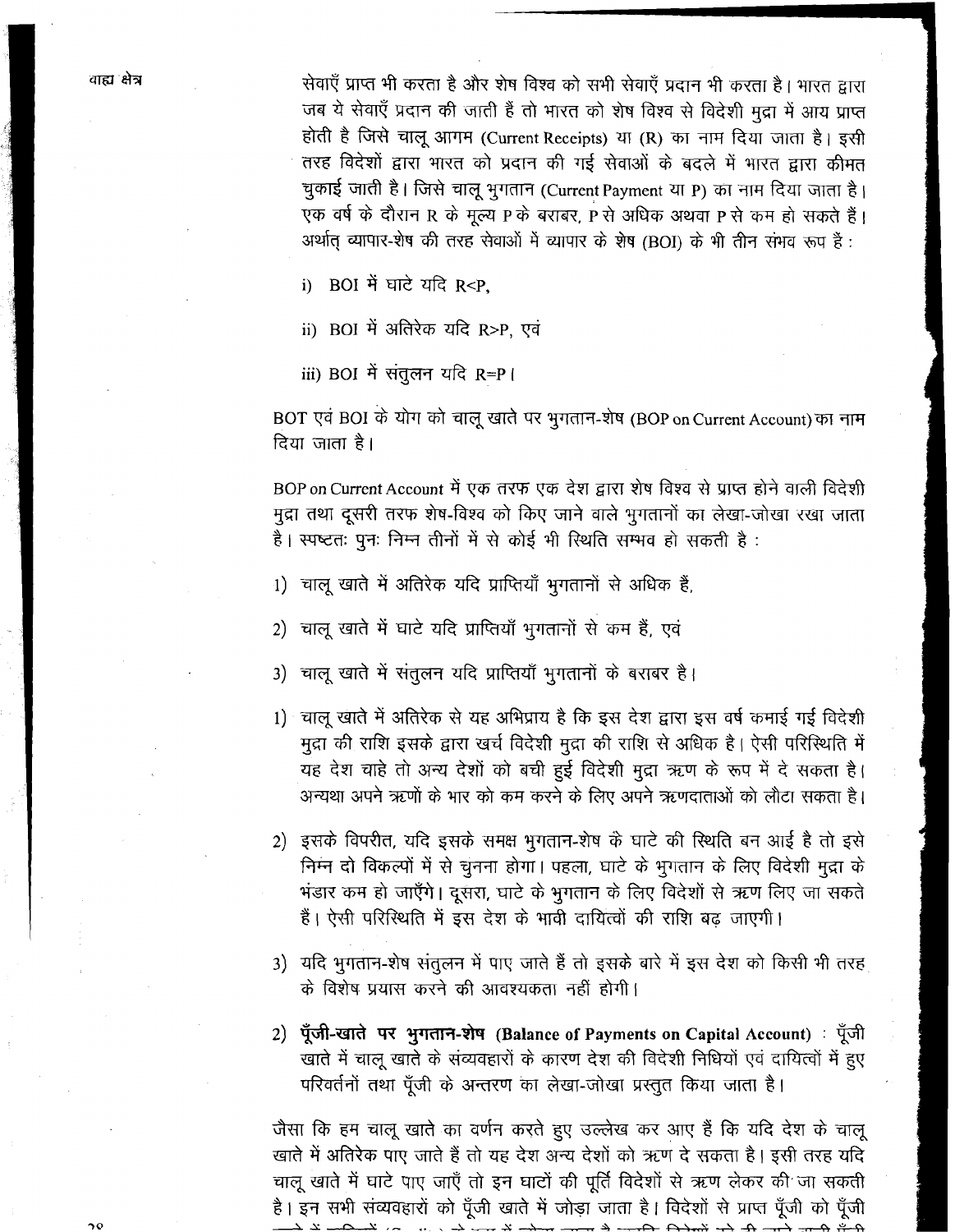को दायित्वों (debits) के रूप में।

पूँजी खाते की यदि किसी देश के चालू खाते में अतिरेक है तो पूँजी खाते में इसके दायित्व इसकी प्राप्तियों से अधिक होने चाहिए अर्थात् चालू खाते में अतिरेक की स्थिति में पूँजी खाते में घाटा बनाना होगा। अतिरेक और घाटा मिलकर भूगतान-शेष में संतूलन स्थापित कर देंगे।

इसी तरह, यदि चालू खाते में घाटे पाए जाते हैं तो यह आवश्यक है कि यह देश विदेशों से अतिरेक पूँजी जुटाए जिससे कि पूँजी खाते में अतिरेक बन पाएँ। इन अतिरेकों से चालू घाटों का भगतान किया जा सकता है।

संक्षेप में

शेष विश्व से निवेश पूँजी का प्रवाह = चालू खाते में घाटा + पुराने ऋणों की निवल अदायगी

#### भूगतान-शेष (Balance of Payments) 23.2.2

'भुगतान-शेष' चालू खाते पर भुगतान-शेष और पूँजी खाते पर भुगतान-शेष के जोड़ को प्रस्तुत करते हैं। चूँकि चालू खाते और पूँजी खाते के शेष विपरीत दिशा में इस प्रकार परिवर्तित होंगे कि चालू खाते के घाटे पूँजी खाते के अतिरेकों के बराबर होंगे भुगतान शेष सदैव अनिवार्यतः ही संतुलन में होंगे। अन्य शब्दों में, एक देश का समग्र भगतान-शेष अनिवार्यतः संतुलन में ही होगा।

#### बोध प्रश्न 1

1) भुगतान-शेष से क्या अभिप्राय है? 2) व्यापार की दृश्य मदों एवं अदृश्य मदों में भेद कीजिए। प्रत्येक के तीन उदाहरण दीजिए। 3) व्यापार-शेष एवं भुगतान-शेष में भेद कीजिए।

`29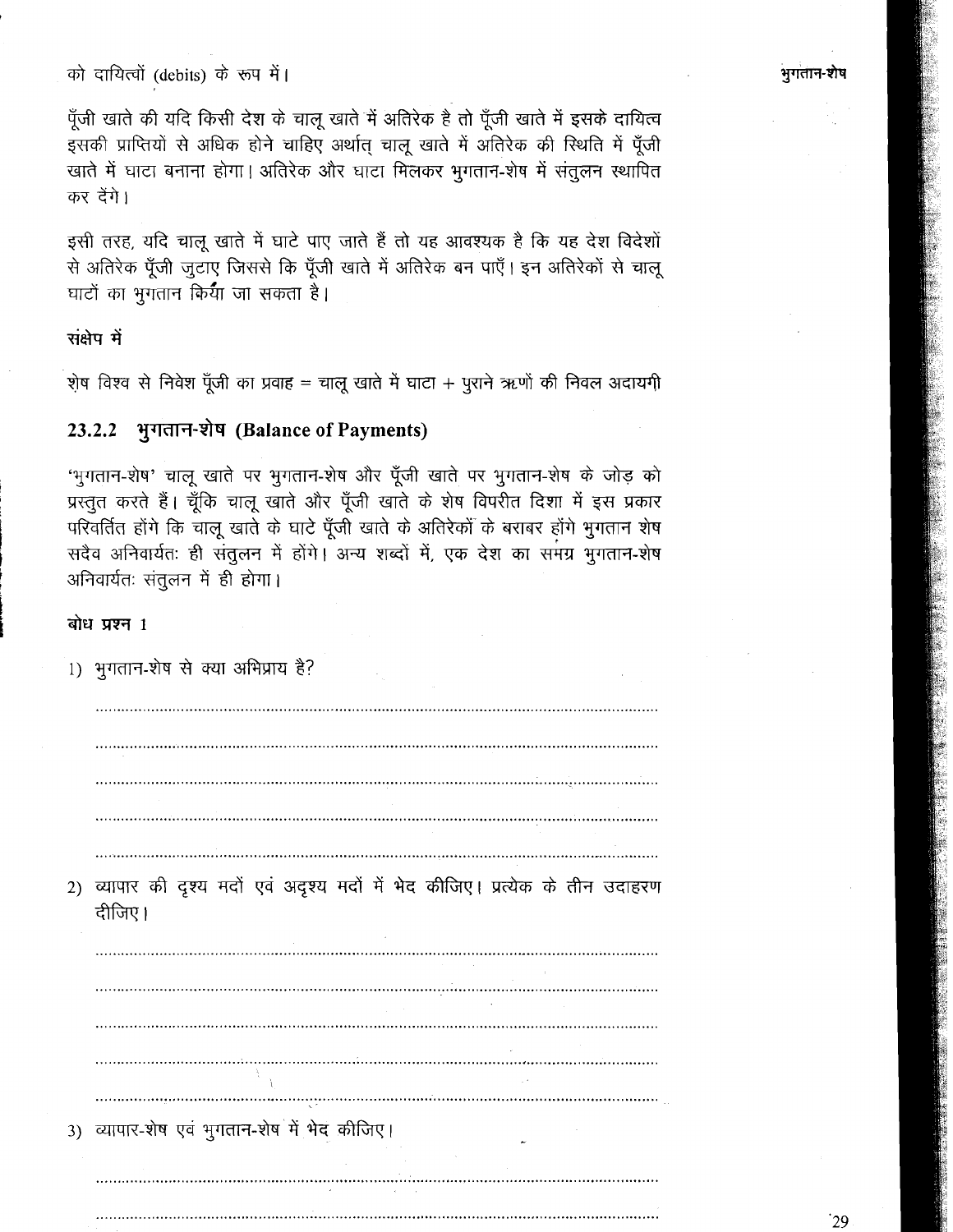- 
- 4) किन परिस्थितियों में पूँजी खाते में अतिरेकों की आवश्यकता होती है?

#### भुगतान-शेष एवं विकासशील अर्थव्यवस्थाएँ 23.3

विकास अर्थशास्त्र के विद्यार्थी यह अच्छी तरह से जानते हैं कि प्रायः सभी अल्पविकसित देश विकास-क्रिया के प्रारम्भिक चरणों में शेष-विश्व से अपनी विकास-सम्बन्धी आवश्यकताओं की पूर्ति के लिए ऋण लेते हैं। विकास-प्रक्रिया में विदेशों से पूँजीगत सामान, कच्चा माल, उपभोक्ता, वस्तुएँ एवं विभिन्न प्रकार के उपकरण आयात करना आवश्यक होता है। इन सभी वस्तूओं को खरीदने के लिए पर्याप्त में विदेशी मुद्रा कमाने में विकासशील देश असमर्थ होते हैं। अतः विदेशों से ऋणों पर निर्भरता बनी रहती है। किन्तू विकास-क्रम में जैसे-जैसे आधुनिकतम उपकरणों और तकनीक की सहायता से घरेलू उत्पादन-ढाँचे का विकास होता है इस देश की आयात आवश्यकता कम होती जाती है जबकि निर्यात सम्भवनाएँ बढ़ती जाती हैं। इसी क्रम में यही देश निवल निर्यातक बन अतिरेक विदेशी मुद्रा अर्जित करता है। इस अतिरेक का प्रयोग अतीत के ऋणों को चुकाने एवं विदेशों में निवल निवेश करने के •े लिए किया जाता है। अर्थात, यह देश ऋणदाता उभरकर आता है।

# 23.4 भारत के भुगतान-शेष की प्रवृत्तियाँ

समय-समय पर भारत भुगतान-शेष के दबाव को या तो घरेलू कठिनाइयों अथवा विदेशी कारकों के कारण महसूस करता रहा है। योजनाकाल की समस्त अवधि को भुगतान-शेष के विश्लेषण हेतु, तीन आधारों पर विभाजित किया जा सकता है : (i) भूगतान-शेष की समस्या की प्रकृति का आधार, (ii) समस्त समष्टिगत वातावरण का आधार, तथा (iii) बाह्य सहायता की स्थिति का आधार। इन तीनों आधारों पर समस्त समयावधि को चार उप-अवधियों में वर्गीकृत किया जा सकता है : (1) वर्ष 1975-76 (प्रथम समयावधि); (2) वर्ष 1976-77 से 1979-80 तक (दूसरी समयावधि); (3) 1980-81 से 1989-90 (तीसरी समयावधि); (4) वर्तमान प्रास्था 1991-99 (चौथी अवधि)।

#### प्रथम समयावधि (वर्ष 1975-76 तक) (First Sub-period) 23.4.1

यह सम्पूर्ण अवधि के भुगतान-शेष के लिए बहुत कठिन रही, आंशिक रूप से इसलिए कि आयात की आवश्यकताओं की तुलना में निर्यात धीमी गति से बढ़ रहे थे, तथा विदेशी कारकों की प्रतिकूलता के कारण, कठोर आयात नियंत्रणों (परिणामात्मक नियंत्रणों के माध्यम से) तथा विदेशी विनिमय किसानों के बावजूद चालू खाते का घाटा सकल घरेलू उत्पाद (GDP) सा 1.8 प्रतिशत था। विदेशी विनिमय निधियाँ बहुत नीचे स्तर तक बनी रहीं

 $-30$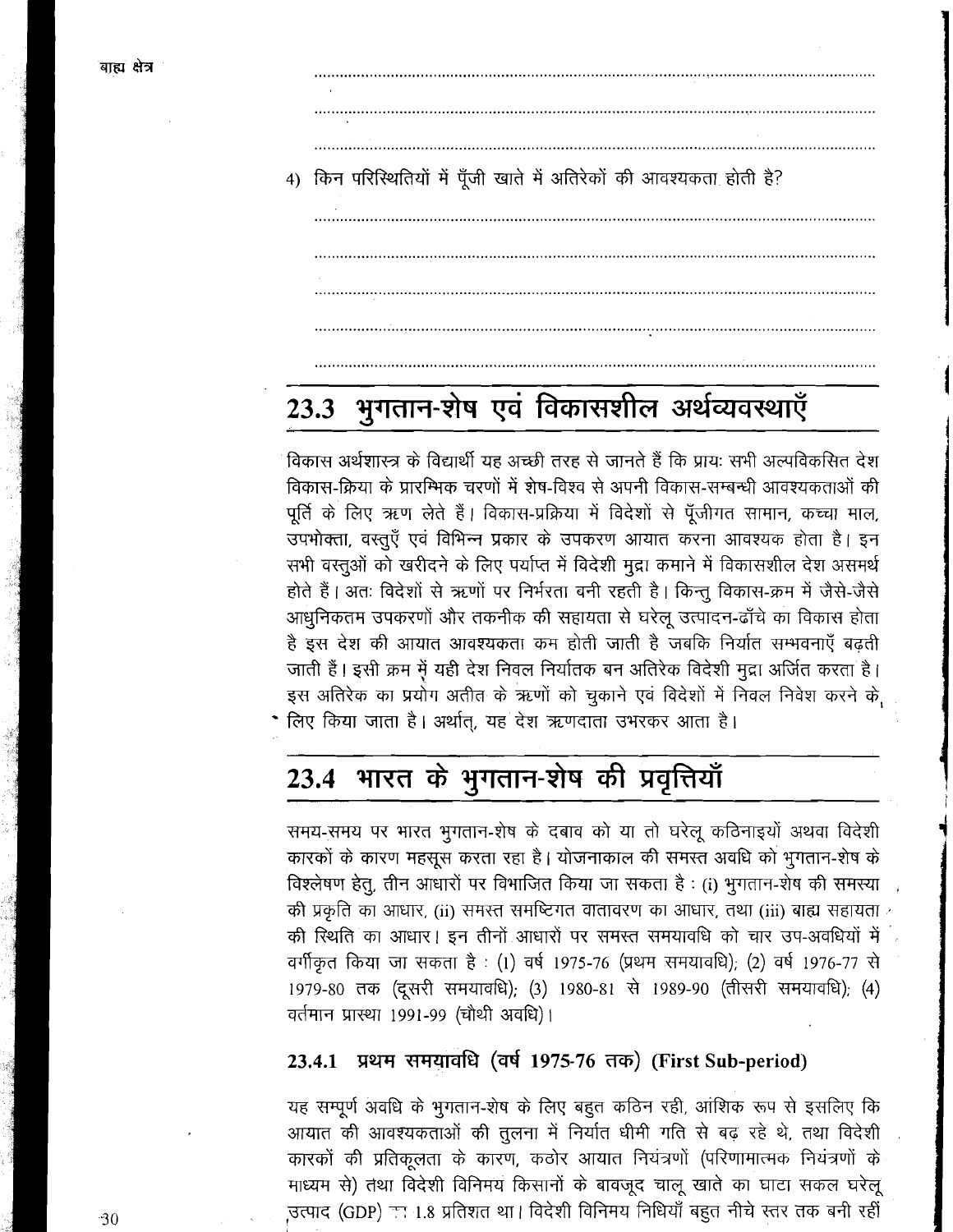भूगतान-शेष

जो वि तीन माह के आयात को पूरा करने के लिए भी अपर्याप्त थीं। चालू खाते के घाटे का नगभग 90 प्रतिशत रियायती दरों पर विदेशी सहायता का अन्तर्वाह करके पूरा किया गया।

### <sup>1</sup>**234.2** f%b **(1976-77** \* **1979-80** *55)* **(Second Sub-period)**

इसको भूगतान-शेष की स्वर्णिम अवधि कहा जाता है। भारत के चालू खाते में GDP के 0.6 प्रतिशत के बराबर अधिशेष उत्पन्न हुआ तथा लगभग 7 माहों के आयातों के लिए विदेशी विनिमय निधियाँ उपलब्ध थीं। यद्यपि निर्यातों में वृद्धि हुई किन्तु BOP में नाटकीय वृद्धि का<br>प्रमुख कारण शुद्ध अदृश्य मदों में वृद्धि थीं। वर्ष 1974-75 में शुद्ध अदृश्य मदों का मूल्य 193<br>करोड़ रुपये था जो कि वर्ष 1979-80 मे

यह अवधि छठी और सातवीं योजना की अवधि थी। छठी योजना को उस समय लागू किया गया जबकि देश के समक्ष गम्भीर (BOP) संकट था। विस्तारक कोष सुविधा (Extended Fund Facility) के अन्तर्गत भारत ने वर्ष 1981 में अंतर्राष्ट्रीय मुद्रा कोष के 5 बिलियन SDR के ऋण का समझौता किया। सातवीं योजना के आरम्भ से ही व्यापार-शेष और भूगतान-शेष के घाटे में वृद्धि होने लगी और योजना के अंतिम दो वर्षों में रिथति बहुत गंभीर हो गई।

### 23.4.4 चतुर्थ समयावधि (1991 के पश्चात्) (Fourth period)

वर्ष 1990-91 में BOP संकट अपनी चरम सीमा पर पहुँच गया जबकि चालू खाते का घाटा GDP का 3.26 प्रतिशत हो गया जैसा कि तालिका-1 से स्पष्ट होगा।

|         |         |      |             |             | $\epsilon$ |
|---------|---------|------|-------------|-------------|------------|
| वर्ष    | निर्यात | आयात | व्यापार-शेष | निवल अदृश्य | चालू खाता  |
| 1985-90 | 5.1     | 8.3  | $-3.2$      | 0.9         | $-2.3$     |
| 1990-91 | 6.2     | 9.4  | $-3.2$      | $-0.1$      | $-3.2$     |
| 1991-92 | 7.3     | 8.3  | $-1.1$      | 0.7         | $-0.4$     |
| 1992-93 | 7.8     | 9.8  | $-2.0$      | 0.2         | $-9.8$     |
| 1993-94 | 8.8     | 9.7  | $-0.9$      | 0.5         | $-0.4$     |
| 1994-95 | 8.8     | 10.5 | $-1.6$      | 0.8         | $-0.8$     |
| 1995-96 | 8.9     | 12.0 | $-3.1$      | 1.5         | $-1.6$     |
| 1996-97 | 8.6     | 12.3 | $-3.7$      | 2.6         | $-1.3$     |
| 1997-98 | 8.5     | 11.4 | $-3.2$      | .2.2        | $-1.0$     |
| 1998-99 | 8.2     | 11.4 | $-3.2$      | 2.2         | $-1.0$     |

तालिका-1: भारत के भुगतान-शेष के प्रमुख संकेतक

(GDP के प्रतिशत के रूप में)

भारत के समक्ष BOP घाटे का गंभीर संकट बन आया था। इससे निपटने के लिए समुचित नारत के रानदा BOT को जाएगा।<br>नीति अपनाई गई। वर्ष 1992-93 तक स्थिति पर काबू पा लिया गया था हालाँकि घाटों का नाति अपनाई नहीं मैं 1992 93 से सारी लगे हैं।<br>दबाव बना रहा। उसके बाद से BOP में बराबर सुधार जारी है हालाँकि हम संकट से पूरी तरह से बाहर नहीं आ पाए हैं।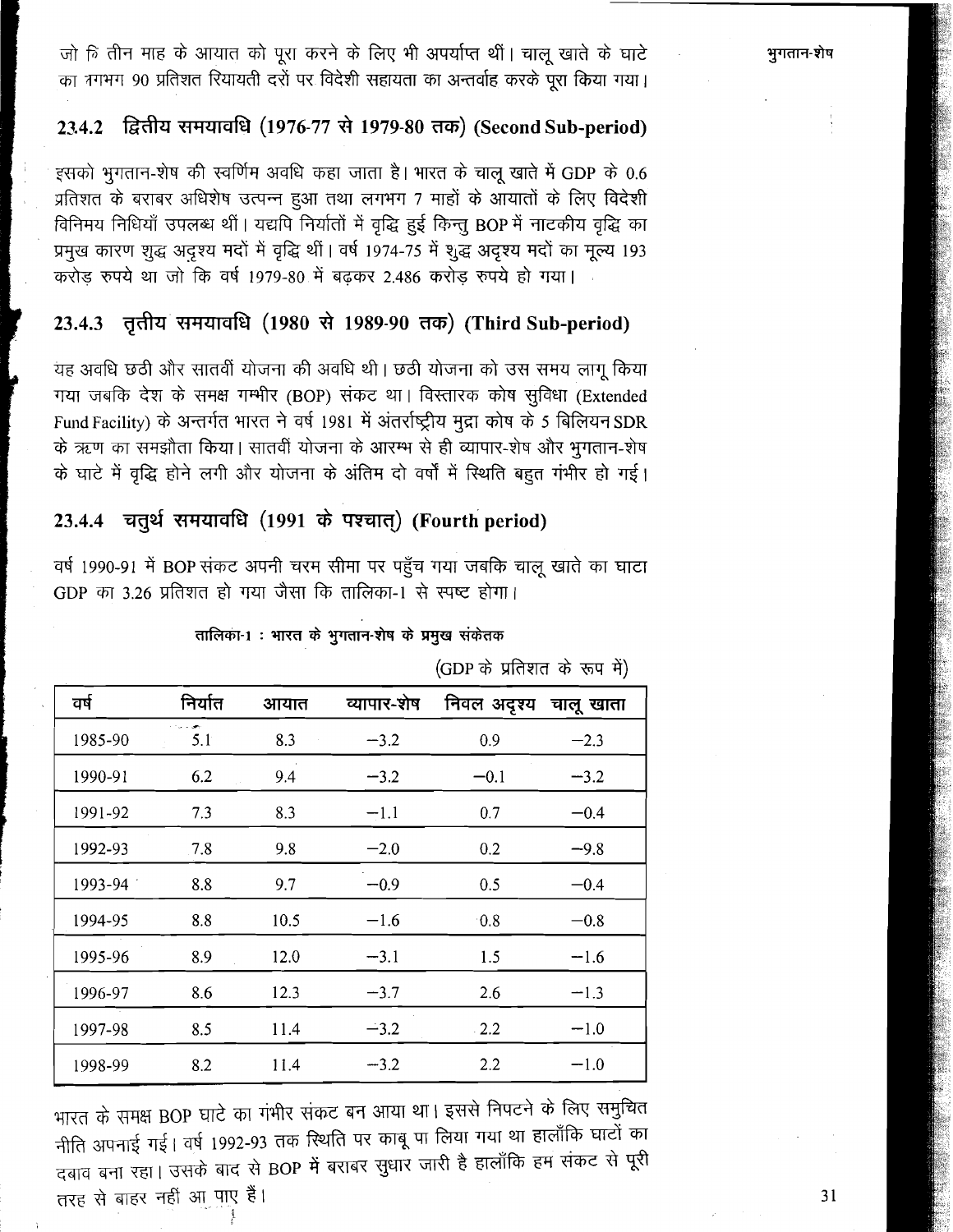#### भुगतान-शेष के घाटों के कारण 23.5

विकास-प्रक्रिया के प्रारम्भिक चरण से भारत को भुगतान-शेष के घाटों का सामना कन्ना पड़ा है। यहाँ हम समस्त स्थिति पर एक-साथ विचार करेंगे और उन प्रमुख कारकों प्र प्रकाश डालेंगे जोकि इन घाटों के लिए जिम्मेदार रहे हैं। हम हाल के घटनाचक्र पर विशेष रुचि रखेंगे।

#### 1) व्यापार-शेष के घाटे

जैसा कि अपेक्षित ही था विकास-क्रम में अर्थव्यवस्था की आयात-वस्तूओं की माँग निरन्तर बढ़ती रही है जबकि निर्यातों में उस अनुपात में वृद्धि नहीं हो पाई। परिणामतः व्यापार-शेष के घाटे निरन्तर बढ़ते गए।

इधर कुछ वर्षों से जब निर्यात-वृद्धि पर विशेष ध्यान दिया गया निर्यातों की वृद्धि दर उत्साहजनक नहीं है। किन्तु निर्यातों के साथ ही आयात भी तेज गति से ही बढ़ते रहे हैं। बल्कि जैसे-जैसे अन्तरराष्ट्रीय प्रतिस्पर्धा कड़ी होती जा रही है भारतीय उद्योगों की आयात-गहनता भी बढ़ती जा रही है। परिणामस्वरूप व्यापार-शेष के घाटे अब भी उत्तरोत्तर बढ़ते ही जा रहे हैं।

#### 2) अदृश्य मदों के अतिरेक में गिरावट

अतीत में भारत अदृश्य मदों के व्यापार में अतिरेक कमाता रहा है। ये अतिरेक प्रमुख रूप से दो कारणों से उत्पन्न होते रहे हैं : पहला, विदेशों में काम करने वाले भारतीयों द्वारा अपनी आय का भारत को प्रेषण तथा दूसरा विदेशी पर्यटकों से प्राप्त शुद्ध आय। किंतु इधर पिछले चंद वर्षों से इस संदर्भ में स्थिति उतनी मजबूत नहीं रही है। विदेशों से प्रेषित की जाने वाली आय अथवा पर्यटकों से प्राप्त आय में एक ओर कोई विशेष सुधार नहीं दिखलाई देता और दूसरी ओर विदेशियों द्वारा भारत में किए गए निवेश पर लाभांश, कमीशन आदि के रूप में प्राप्त आय में वृद्धि होती जा रही है। भारत में विदेशी निवेश की राशि जैसे-जैसे बढ़ेगी अदृश्य मदों के अतिरेक में उत्तरोत्तर गिरावट अपेक्षित है। وتبنيد

#### 3) विदेशी ऋण-सेवाओं का बढता बोझ

विदेशी-ऋण-सेवाओं का बढ़ता बोझ भुगतान-शेष के घाटों के अन्य महत्त्वपूर्ण कारक है। ऋण-सेवा की राशि को जो वर्ष 1989-90 में 7.6 बिलियन थी 1998-99 में बढ़कर 10.73 बिलियन हो गई। ऋण-सेवाओं की राशि में सारी वृद्धि दो कारकों का परिणाम है: एक, विदेशी ऋण का बोझ निरन्तर बढ़ता जा रहा है, और दूसरा कुल विदेशी ऋण में उस ऋण का अनुपात कम होता जा रहा है जो कि हमें रियायती दरों पर प्राप्त हो रहा था। ऋण के लिए हमें खुले बाज़ार की दरें स्वीकार करनी पड़ रही हैं जोकि स्वभावतः ऊँची हैं। निकट भविष्य में भी ऊँचे ब्याज की दर पर ऋण स्वीकार करने की बात से इंकार नहीं किया जा सकता ।

#### 4) रियायती सहायता मिलने की धूमिल सम्भावनाएँ

आर्थिक विकास के प्रारम्भिक चरण में भुगतान-शेष के घाटों के भुगतान के लिए आसांन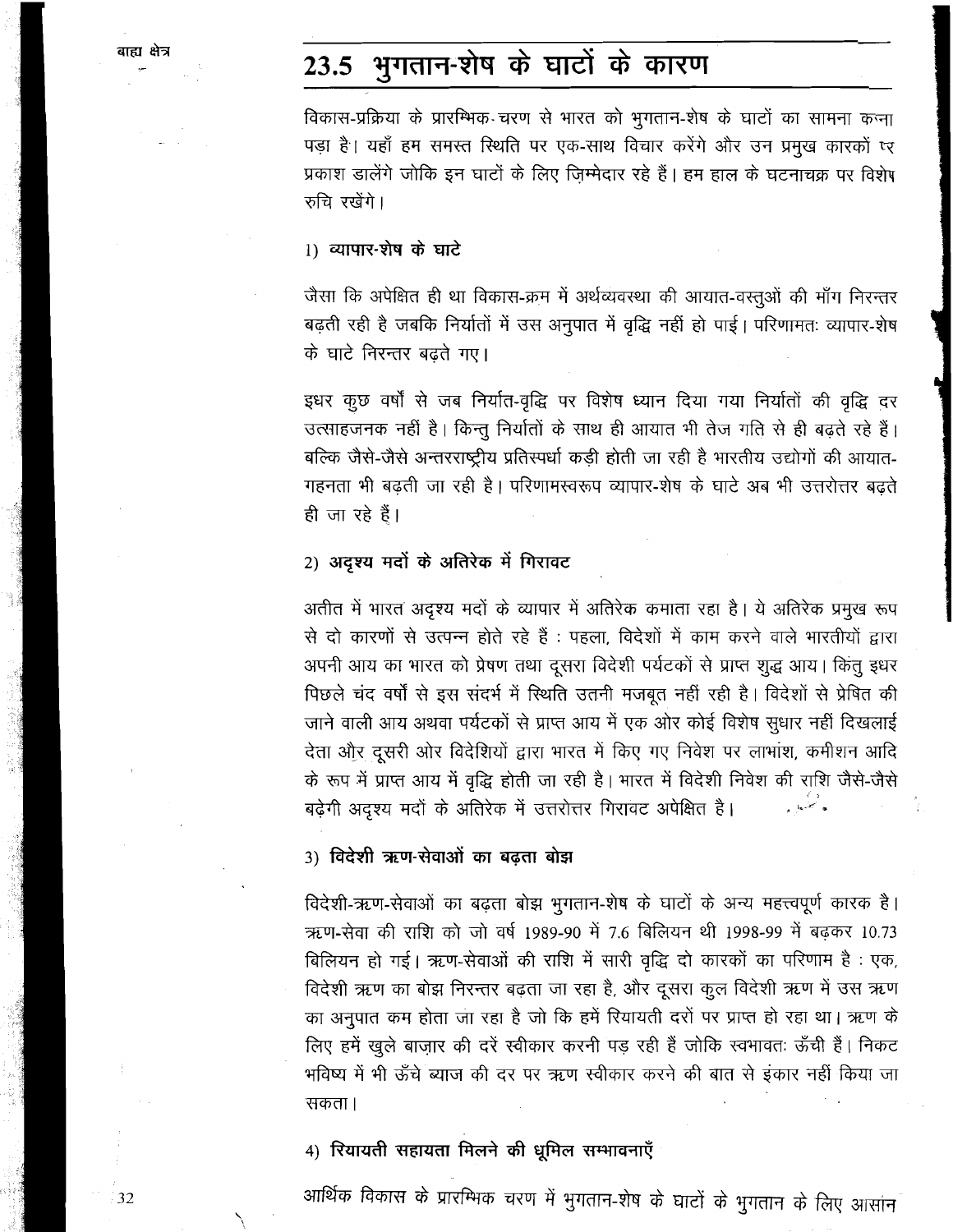शर्तों पर विदेशी सहायता उपलब्ध हो रही थी। परिणामतः भूगतान-शेष के घाटे चिन्ता का विषय नहीं थे। इधर पिछले कुछ वर्षों से आसान शर्तों पर विदेशी सहायता अतीत की बात बनकर राशि में विदेशी सहायता उपलब्ध करवाते हैं। (i) विकसित देश अपेक्षाकृत कम राशि में विदेशी सहायता उपलब्ध करवाते हैं। (ii) ऋणदाताओं में यह धारणा बन गई है कि विकास की वर्तमान अवस्था में भारत को रियायती सहायता की आवश्यकता नहीं है बल्कि भारत व्यावसायिक बाजारों में अपनी आवश्यकता के अनुरूप पर्याप्त राशि जुटा सकता है। (iii) चीन व पूर्वी यूरोप के देश विकसित देशों से रियायती सहायता की अपेक्षा करने लगे हैं। (iv) अनेक नए स्वतंत्र राष्ट्रों की ओर विकसित देश अधिक सहानुभूति प्रदर्शित कर रहे हैं। इनमें उल्लेखनीय है इस्टोनिया, लिथूनिया, लाटविनया, यूकरेन आदि। परिणामतः भुगतान-शेष के घाटों की पूर्ति के लिए भारत को व्यावसायिक ऋणों का सहारा लेना पड़ रहा है। जिसका अभिप्राय यह है घाटों की पूर्ति के वास्ते अब अपेक्षाकृत ऊँची कीमत चुकानी पड़ रही है। और यही है भूगतान-शेष विषयक चिंता की बात।

बोध प्रश्न 2

1) भारत के भुगतान-शेष के संदर्भ में कौन-सी अवधि सबसे कठिन रही है?

2) भारत में भुगतान-शेष की कठिनाइयों के चार प्रमुख कारण बतलाएँ।

# 23.6 समस्या के समाधान के लिए अपनाए गए उपाय

भुगतान-शेष के घाटों से निपटने के लिए भारत सरकार द्वारा उठाए गए कदमों की दृष्टि से समस्त अवधि को दो भागों में बाँटा जा सकता है : (1) 1951-91, तथा (2) 1991 के पश्चात्

1) 1991 तक की अवधि- इस अवधि में भुगतान-घाटों से निपटने के लिए जो प्रमुख कदम उठाए गए उनमें से कूछ एक ये हैं : (i) आयात-प्रतिस्थापन उद्योगों को बढ़ावा देना, (ii) आयातों पर भौतिक प्रतिबन्ध लगाना, (iii) निर्यात सम्वर्धन के लिए विशेष प्रोत्साहन देना, तथा (iv) अदृश्य मदों से प्राप्त विदेशी मुद्रा को बढ़ावा देने के लिए विशेष प्रोत्साहन प्रदान करना। इन सभी नीतिगत उपायों को सीमित सफलता ही प्राप्त हो पाई थी जैसा कि इस बात से स्पष्ट होता है कि वर्ष 1990 के लगभग भारत को कठिन भगतान-शेष की समस्या का सामना करना पड़ा था।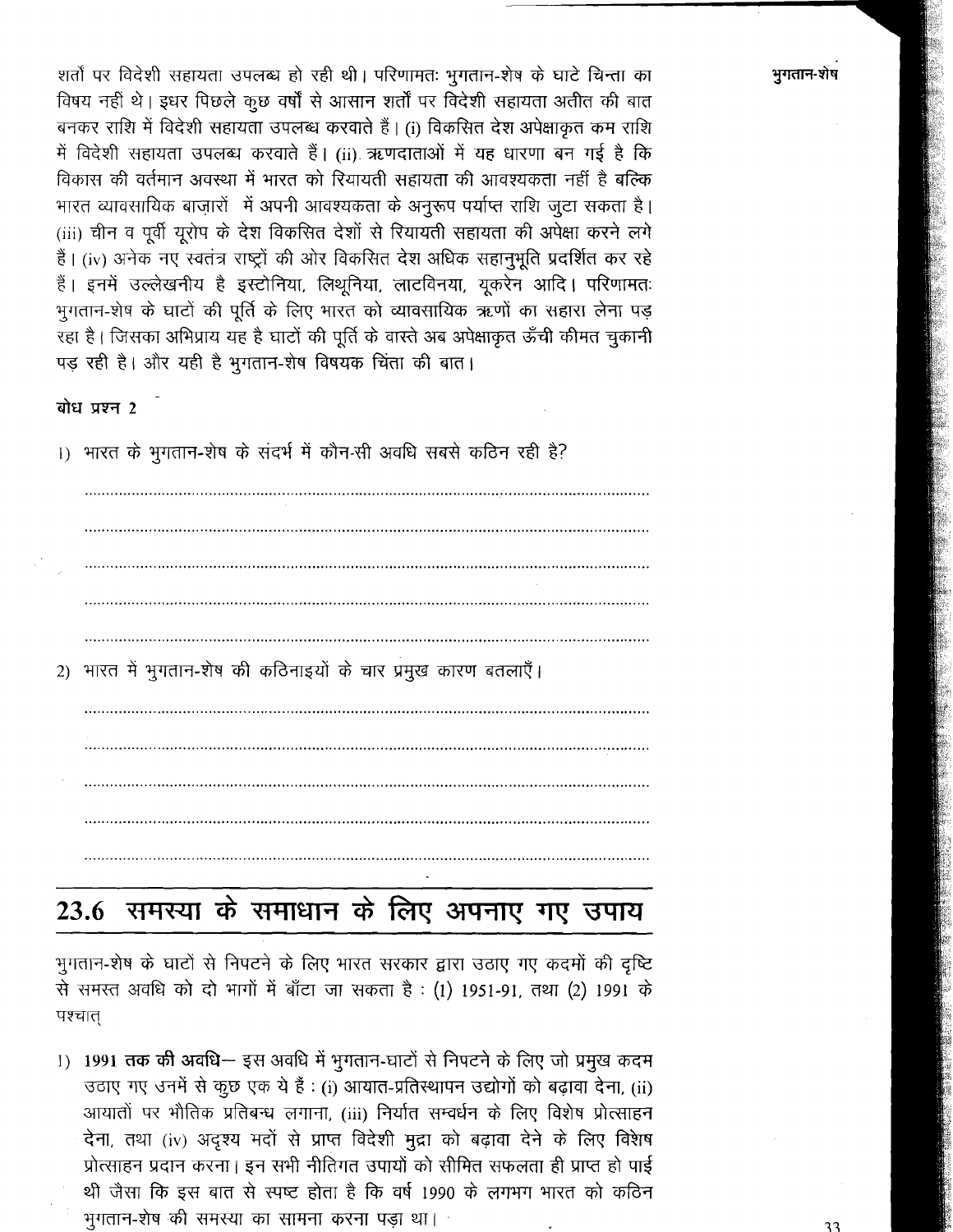2) 1991 के पश्चात्- इस अवधि में भुगतान-शेष की समस्या से निपटने के लिए एक व्यापक नीति का निर्माण कर उसे क्रियांवित किया गया। भूगतान-शेष की रणीनीति के प्रमुख तत्त्वों को संक्षिप्त रूप में नीचे प्रस्तुत किया गया है।

#### क) वित्तीय एवं मौद्रिक अनुशासन

सामूहिक माँग को नियंत्रित करने के लिए कठोर वित्तीय एवं मौद्रिक अनुशासन को लागू करने के प्रयास किए गए हैं। केंद्र सरकार के बजट में वित्तीय घाटा जोकि 1990-91 में GDP के 8.4 प्रतिशत के बराबर था क्रमशः कम किया गया है। वर्ष 1998-99 के बजट में इसके GDP के 5.6 प्रतिशत तक रह जाने के प्रावधान किए गए हैं।

इसी तरह मौद्रिक नीति के समक्ष प्रमुख उद्देश्य मुद्रा की आपूर्ति दर को नियंत्रित करना है। मुद्रा की आपूर्ति दर जो कि वर्ष 1991-92 में 18.5 प्रतिशत थी वर्ष 1995-96 में कम होकर 13.2 प्रतिशत तथा वर्ष 1998-99 में 17.8 प्रतिशत रह गई।

#### ख) विनिमय दर नीति एवं विदेशी व्यापार नीति में सुधार

वर्ष 1993 तक भारतीय मुद्रा की विदेशी विनिमय दर भारतीय रिज़र्व बैंक द्वारा निर्धारित की जाती थी। भारतीय रिज़र्व बैंक द्वारा जुलाई 1991 में रुपए का लगभग 20 प्रतिशत की दर से अवमुल्यन किया गया। रुपए के अवमुल्यन का प्रमुख उद्देश्य भारत के निर्यातों को प्रोत्साहन प्रदान करना था। 1 मार्च 1993 से विनिमय दर प्रणाली को ही बदल दिया गया। अब भारतीय मुद्रा की विनिमय दर बाज़ार में माँग और आपूर्ति की शक्तियों द्वारा निर्धारित होती है। इसी तरह वर्ष 1994-95 के संघीय बजट में चालू खाते पर रुपए की पूर्ण परिवर्तनीयता की घोषणा की गई। जिसके अनुसार अन्तरराष्ट्रीय आर्थिक संव्यवहारों पर लगे अनेक तरह के बन्धनों को हटा लिया गया है।

आर्थिक संव्यवहारों को ढील देने के क्रम में विदेशी व्यापार नीति में भी आवश्यक सुधार किए गए हैं। व्यापार-शेष के घाटे को दूर करने के लिए पूँजीगत वस्तुओं, कच्चे माल और संघटकों पर आयात नियंत्रणों को प्रायः समाप्त कर दिया गया है। शीर्ष तटकरों, विशेषकर पूँजीगत तटकरों में बहुत कटौती की गई है। आयात ऋण पर नकद अपेक्षाओं व ब्याज अधिकार को समाप्त कर दिया गया है।

#### ग) संरचनात्मक सुधार

इनमें प्रमुखतः निम्नलिखित उल्लेखनीय हैं : (i) उद्योग व व्यापार पर नियंत्रणों में बहुत ढील दी गई है। (ii) कई उद्योगों को विलाइसंसीकृत कर दिया गया है। (iii) कई क्षेत्र जो पहले केवल सार्वजनिक क्षेत्र के लिए आरक्षित थे अब प्रतिस्पर्धा बढ़ाने की दृष्टि से निजी व विदेशी निवेश के लिए मुक्त कर दिए गए हैं। (iv) प्रत्यक्ष विदेशी एवं पत्राधान निवेश (portfolio investment) को आकर्षित करने के लिए नीतिगत उपाय अपनाए गए हैं। (v) वित्तीय क्षेत्र में तथा कर प्रणाली में अनेक सूधारों को लागू किया गया है।

बहुपक्षीय एजेंसियों तथा द्विपक्षीय दानकर्ताओं से अपवादिक वित्तीयन का संघटन किया गया। अन्तरराष्ट्रीय मुद्रा कोष से सहारे के विन्यास (Stand-by arrangements) किए गए। विश्व बैंक से संरचनात्मक समन्वयकारी और सामाजिक सुरक्षा जाल ऋण प्राप्त किए गए। एशियाई विकास बैंक से भी संरचनात्मक क्षेत्र ऋणों के समझौते किए गए।

परिणाम (Results)- भुगतान-शेष की समस्या से निपटने के लिए वर्तमान में अपनाई गई रणनीति पूर्ण रूप से समस्या का हल ढूँढ निकालने में सक्षम हैं। परिणाम भी शीघ्र ही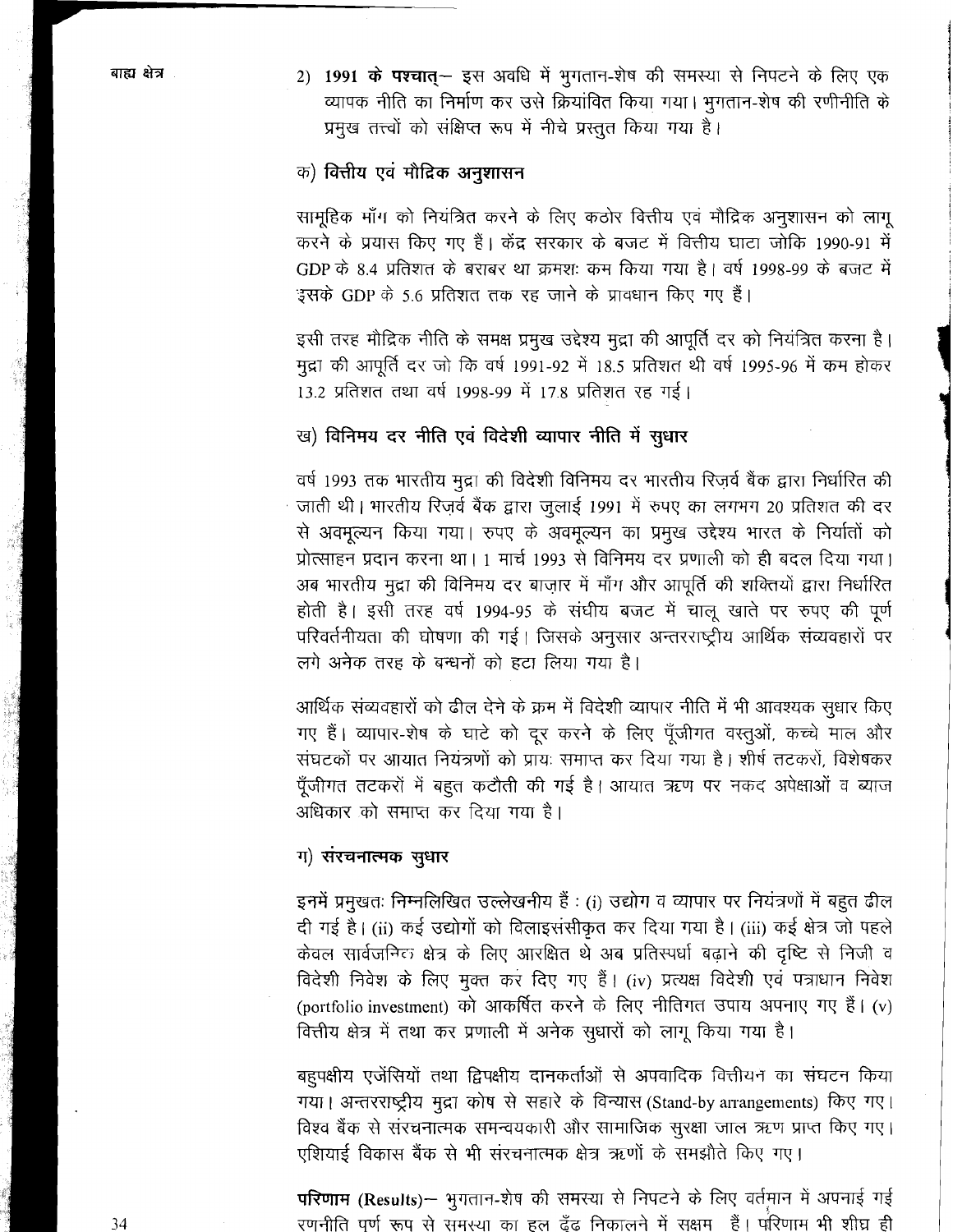सामने आते दिखलाई दिए हैं। भूगतान-शेष के घाटों के दबाव क्रमशः शिथिल पड़ते जा रहे हैं। इस बात से पता चलता है कि देश के विदेशी मुद्रा भंडारों में निरन्तर वृद्धि जारी है। भारत में विदेशी मुद्रा भंडार जो कि वर्ष 1991 में केवल 2,236 मिलियन थे वर्तमान में बढ़कर 30,000 मिलियन से अधिक हो चुके हैं जैसा कि तालिका-2 से स्पष्ट है।

|      | मार्च के राशि<br>अन्त \$ मिलियन | आयात-अवधि<br>के लिए पर्याप्त (मास) | चालू भुगतानों<br>के लिए पर्याप्त (मास) |
|------|---------------------------------|------------------------------------|----------------------------------------|
| 1951 | 1914                            | 16.8                               | 14.6                                   |
| 1961 | 390                             | 2.0                                | 1.7                                    |
| 1971 | 584                             | 2.9                                | 2.2                                    |
| 1981 | 5850                            | 4.5<br>$\cdot$                     | 4.0                                    |
| 1991 | 2236                            | 1.0                                | 0.8                                    |
| 1995 | 20708                           | 8.2                                | 5.9                                    |
| 1996 | 16018                           | 5.44                               | 3.8                                    |
| 1997 | 21261                           | 7.0                                | 4.0                                    |
| 1998 | 25975                           | 7.5                                | 4.5                                    |
| 1999 | 29522                           | 7.5                                | 4.5                                    |

तालिका-2: भारत के विदेशी मुद्रा भंडार

तालिका-2 से स्पष्ट है कि जहाँ वर्ष 1991 में उपलब्ध विदेशी मुद्रा के भंडार मात्र एक माह के आयात अथवा 0.8 माह के चालू भुगतानों के लिए भी पर्याप्त नहीं थे अब बढ़कर 7.0 माह की आयात आवश्यकताओं अथवा 4 मास के चालू भुगतानों के लिए भी पर्याप्त हो रहे हैं। विदेशी मुद्रा भंडारों के सहारे विदेशी व्यापार नीति में उदारता बरतना और लचीलापन लाना सम्भव हो रहा है। अन्त में, निष्कर्ष के रूप में यह कहा जा सकता है कि भारत ने भगतान-शेष के घाटों के निपटने के लिए एक समुचित नीति का गठन किया है तथा इसके परिणाम भी सुखद रहे हैं। किन्तु उल्लेखनीय है कि समस्या पर पूरी तरह से काबू पा लेना सम्भव नहीं हो पाया है। चालू खाते पर घाटों की रिथति पूर्ववत् बनी हुई है और इन घाटों का आकार बढ़ता जा रहा है। विकास-क्रम भें आयातों की आवश्यकताएँ बढ़ती ही रहेंगी। परिणामरवरूप यह आवश्यक है कि हम निर्यातों के बढानें में विशेष रुचि रखें और इस वास्ते सूडौल नीति का गठन करें। अन्यथा चालू खाते के बढते घाटे हमारे विकास क्रम में गंभीर बाधा बन कर सामने आ सकते हैं।

#### भारत में निर्यात प्रोत्साहन 23.7

"Export or Perish" अर्थात् "निर्यात कीजिए अथवा लूप्त हो जाइए" का उपदेश अतीत में कभी इतना सार्थक नहीं था जितना यह अब वर्तमान में है।

#### निर्यात संवर्धन का औचित्य 23.7.1

निर्यातों की मात्रा को बढ़ाना आर्थिक दृष्टि से आज जीवन-मरण का प्रश्न बन गया है। ऐसा क्यों है? इसके लिए अनेक कारक ज़िम्मेदार हैं जिनमें निम्नलिखित प्रमुख हैं :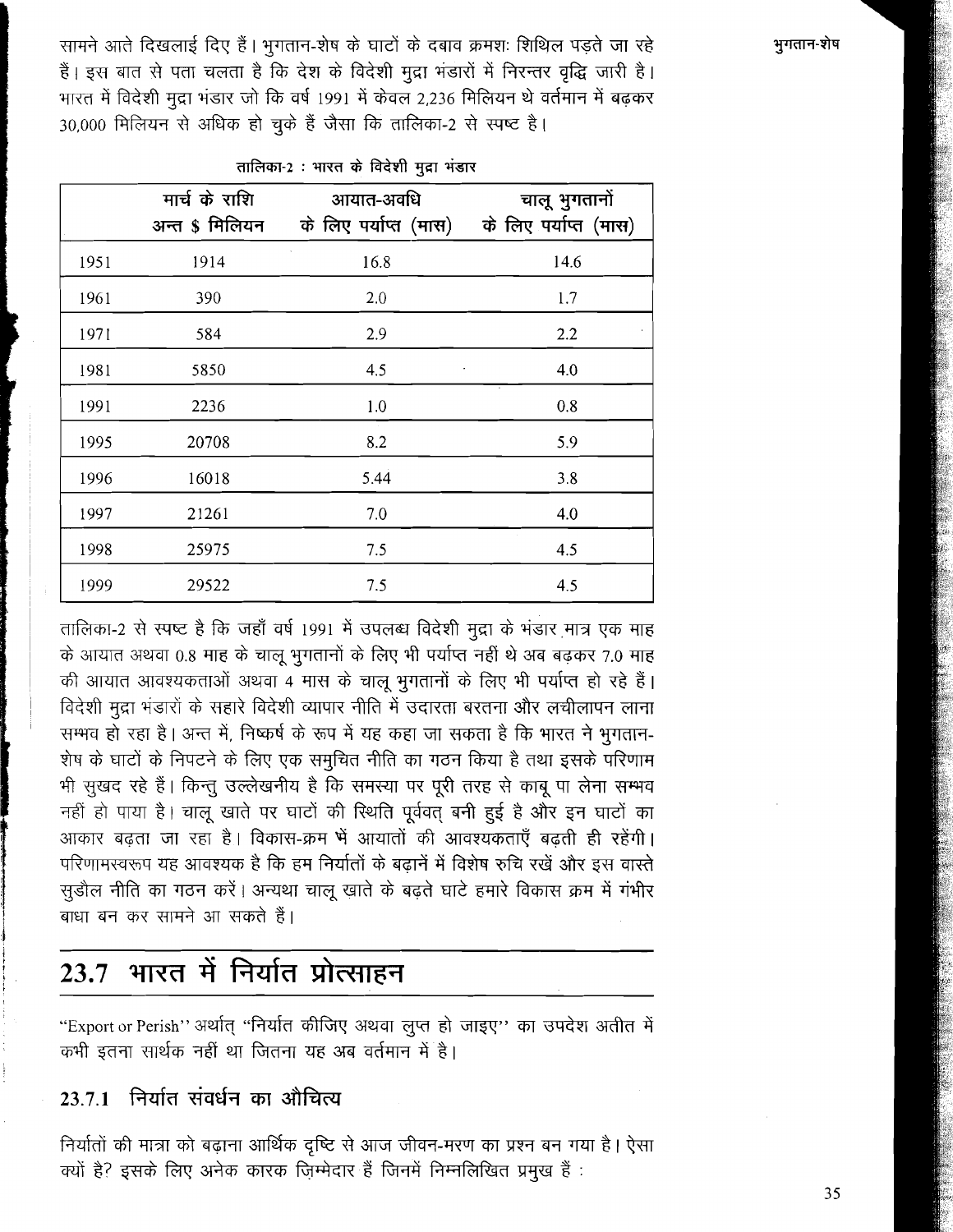पहला, भारत की आयातों की आवश्यकताएँ निरन्तर बढ़ती ही रहेंगी ऐसी अपेक्षा की जानी चाहिए बशर्ते कि हम अपनी विकास क्रिया को धीमा करने के लिए तैयार हों। विकास-क्रम में तेल तथा निवेश से व्युत्पन्न विदेशी तकनीक और पूँजीगत सामान के आयातों में होने वाले खर्च में अप्रत्याशित वृद्धि सम्भावित है। इसी प्रकार गैर-तेल कच्चे माल के आयातों में भी राशि वृद्धि की सम्भावना को अनदेखा नहीं किया जा सकता। इन सबके वास्ते निर्यात के जरिए भारी मात्रा में विदेशी मुद्रा का प्रबंध करना होगा।

दूसरा, अतीत के अनुभवों के आधार पर यह हमारे हित में नहीं होगा कि आवश्यक वस्तुओं के आयात के वित्तीयन के लिए हम विदेशी सहायता पर निर्भर रहें। जहाँ तक इस स्रोत से वित्तीयन उपलब्ध हैं हम इनका समुचित प्रयोग कर सकते हैं किन्तु विभिन्न विकल्पों को भी हमें बराबर मज़बूती से अपने साथ बाँधे रखना होगा। यदि स्थिति ऐसी बिगड़ जाएँ कि विदेशी सहायता के प्रवाह में अनदेखी रुकावटें आने लगें तो हमें विकल्पों का सहारा सुलभ होना चाहिए।

तीसरा, विदेशी ऋण-सेवा पर होने वाले व्यय की राशि का भारी बोझ हम पर पहले से ही बना हुआ है। इस बोझ में और वृद्धि को सहन करना शायद हमारी सामर्थ्य से बाहर होगा। अतः नए अतिरिक्त आयातों के वास्ते हमें अतिरिक्त निर्यातों की व्यवस्था करनी होगी।

चौथा, आधुनिकतम तकनीक बड़े पैमाने के उत्पादन के हक में है। बड़े पैमाने पर उत्पादन सम्भव बनाने के लिए यह आवश्यक होगा कि बाज़ार के आकार का विस्तार किया जाए। नए अन्तरराष्ट्रीय बाज़ारों की सहायता से इस प्रकार का विस्तार सम्भव हो सकता है।

पाँचवाँ, देश में यदा-कदा खाद्य-तेल, चीनी, खाद्यान्न आदि उपभोक्ता वस्तुओं की कमी भी उत्पन्न हो जाती है जोकि आर्थिक अस्थिरता को जन्म देती है। ऐसी वस्तुओं के आयात को भी भुलाया नहीं जा सकता।

अन्त में, हाल ही में आर्थिक सुधार कार्यक्रम का एक सुखद परिणाम यह रहा है कि भारत से अनेक तरह की नई वस्तुओं के निर्यात करना सम्भव हो पाया है। इनमें कुछ एक वस्तुएँ श्रम-गहन तकनीक का उपयोग करती हैं। ऐसी वस्तुओं के उत्पादन में भारत को तुलनात्मक श्रेष्ठता प्राप्त है। ऐसी वस्तुओं के उत्पादन में विस्तार करके पहली बार अब सम्भव प्रतीत हो रहा है कि निर्यातों के रास्ते भारत से निर्धनता को समूल उखाड़ फैंकना सम्भव हो पाएगा, बिल्कुल वैसे जैसे कि कुछ वर्ष पहले पूर्वी एशिया के देशों ने इस तरह का चमत्कार अनुभव किया था।

संक्षेप में, भारत की वर्तमान परिस्थिति में निर्यात संवर्धन का दूसरा कोई विकल्प नहीं है।

#### ानिर्यात सम्वर्धन के लिए उपाय  $23.7.2$

निर्यात सम्वर्धन में अनेक क्षेत्रों का योगदान अपेक्षित है। यह बात ध्यान में रखते हुए भारत सरकार द्वारा निर्यात सम्वर्धन का जो कार्यक्रम तैयार किया गया है। उसमें सभी सम्बद्ध क्षेत्रों को शामिल करने के प्रयास किए गए हैं। हम इनमें से कुछ प्रमुख पहलूओं पर प्रकाश डालेंगे।

#### क) निर्यात के लिए उत्पादन

निर्यात क्षेत्र को प्राथमिकता क्षेत्र में शामिल किया गया है। वे सभी औद्योगिक इकाइयाँ जो कि अपने कुल उत्पादन का 10 प्रतिशत या उससे अधिक भाग का निर्यात करती हैं उन्हें निर्यात उत्पादन के लिए विभिन्न प्रकार की सुविधाएँ प्रदान की जाती हैं। इसी तरह लघु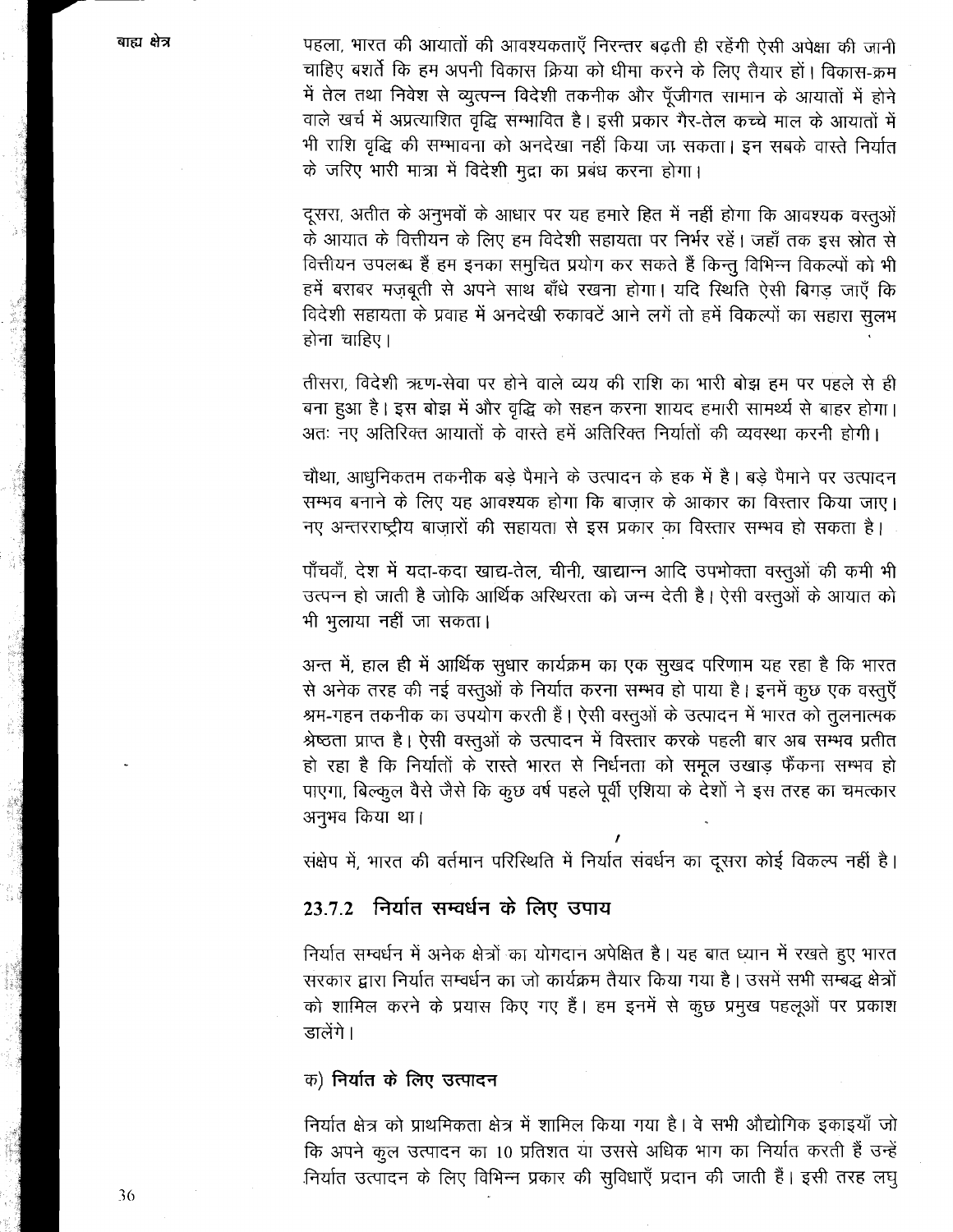उद्योगों एवं विदेशी कम्पनियों को भी निर्यात के लिए करती हैं उनके लिए लाइसेंस व्यवस्था को बहुत सरल बनाया गया है। इन्हें शुल्क-रहित कच्चे माल, मशीनों आदि के आयात की छट प्रदान की जाती है।

निर्यात के लिए उत्पादन बढ़ाने के साथ सरकार का उद्देश्य वस्तुओं की गुणवत्ता को नियंत्रित करना है। जहाज पर लदान से पहले माल की गुणवत्ता की कड़ी जाँच की जाती है ।

### ख) निर्यात साख एवं वित्त

निर्यात के माल के जहाज पर लदान से पहले तथा लदान के बाद साख और वित्त की व्यवस्था की जाती है। निर्यात करने वाली औद्योगिक इकाइयों को वाणिज्य बैंक रियायती ब्याज की दरों पर ऋण की सुविधाएँ प्रदान करते हैं।

#### निर्यात-आयात बैंक

। जनवरी, 1982 को विदेशी व्यापार का विकास करने के उद्देश्य से निर्यात-आयात बैंक की स्थापना की गई। इस बैंक ने अन्तरराष्ट्रीय व्यापार से संबंधित वित्त का समस्त उत्तरदायित्व अपने ऊपर लिया है। यह बैंक आयात ऋणों, व्यापार बैंकिंग, विकास बैंकिंग, तकनीकी आदि कार्यों को भी सम्पन्न करता है।

#### ग) निर्यात प्रोत्साहन एवं सहायता

निर्यात सम्वर्धन के लिए सरकार द्वारा विभिन्न प्रकार के वित्तीय प्रोत्साहन दिए जा रहे हैं जिनमें से निम्नलिखित उल्लेखनीय हैं :

#### वित्तीय प्रोत्साहन i)

इनमें आय करों में छूट, सीमा शुल्क में छूट, बिक्री कर में छूट आदि प्रमुख हैं।

#### ii) मौदिक प्रोत्साहन

इनमें निर्यात सम्वर्धन के लिए दिए गए ऋणों की सुविधाओं को शामिल किया जाता है।

#### iii) विशेष प्रोत्साहन योजनाएँ

सरकार द्वारा भिर्यातों को प्रोत्साहन देने के लिए पंजीकृत निर्यातकर्ताओं को कच्चे माल, अर्द्ध-निर्मित•माल, औजार की आसान उपलब्धि के रूप में सहायता की जाती है। इसी प्रकार कुछ परम्परागत वस्तुओं के निर्यात को प्रोत्साहन देने के लिए शुल्क-रहित कच्चे माल के आयात की छूट दी जाती है।

#### घ) संगठनात्मक व्यवस्था

सरकार ने निर्यातों को प्रोत्साहन देने के लिए कई विशिष्ट संख्याओं जैसे The Central Advisory Board on Trade, Trade Development Authority, Federation of Indian Export Organisations, Commodity Boards, Export Promotion Councils आदि का गठन किया है। इसके अलावा State Trading Corporation, Minerals and Metals Trading Corporation आदि संगठन भी विदेशी व्यापार के विकास में काफी सहयोग प्रदान करते हैं।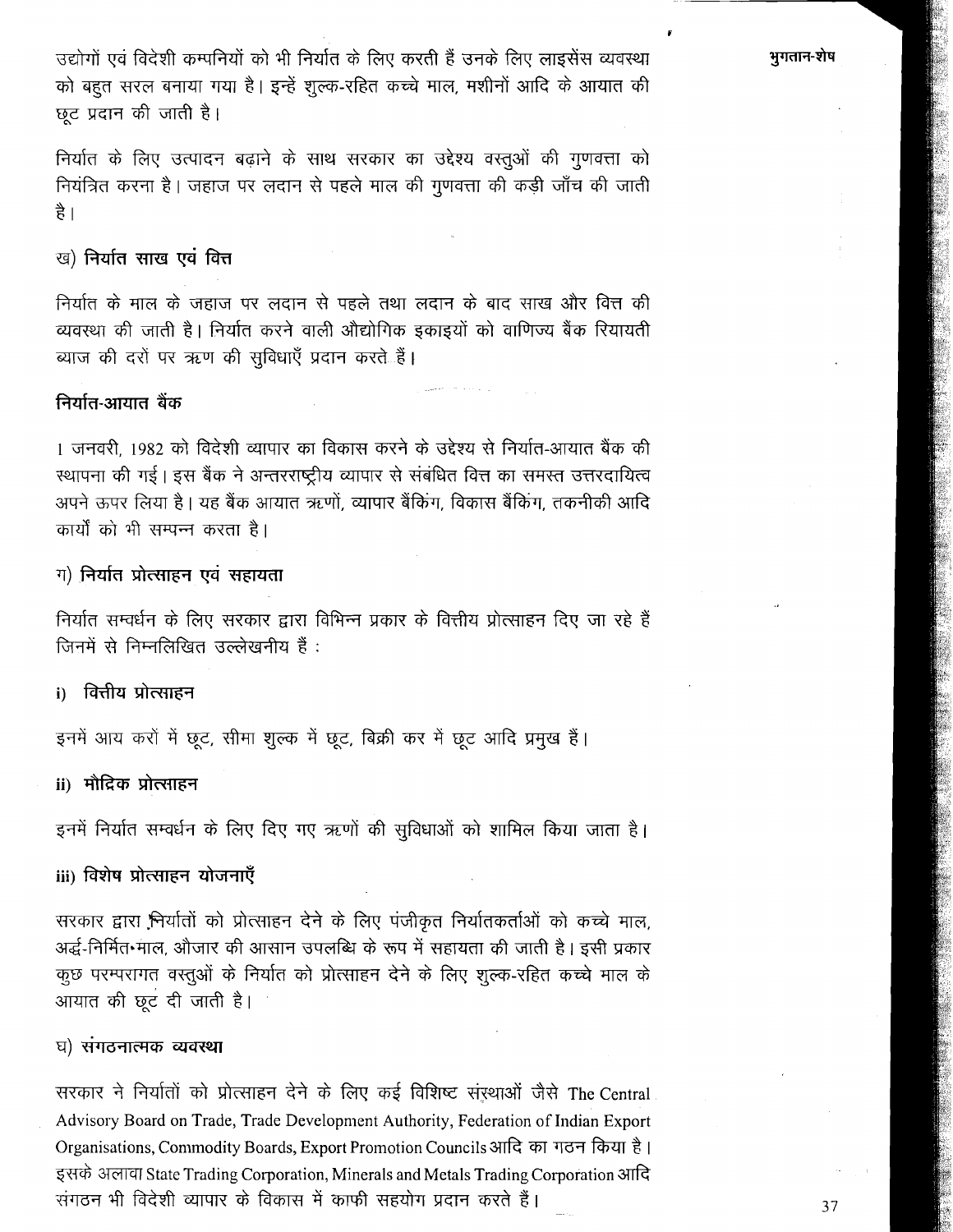### 23.7.3 निर्यात प्रोत्साहन कार्यक्रम की कमियाँ

- i) निर्यात सम्वर्धन कार्यक्रम की प्रमुख कमी यह है कि हम अपने निर्यात-उत्पादों की मूल्य प्रतिस्पर्धात्मकता एवं लाभ-प्रदता पर ही अपना समस्त ध्यान केंद्रित किए हुए हैं। इसी ध्येय से विभिन्न राजकोषीय, वित्तीय, मौद्रिक और अन्य प्रोत्साहन निर्यातकों को प्रदान किए जाते हैं कि अपेक्षाकृत ऊँची लागत पर उत्पादन करने के बाद भी वे अन्तरराष्ट्रीय बाज़ारों में कम कीमत पर अपना सामान बेचने को प्रेरित हों। इसमें कोई संदेह नहीं कि विदेशी बाज़ारों में उत्पाद की कीमतों की अहम् भूमिका होती है किंतु हम अन्य कारकों की अनदेखी नहीं कर सकते। इन कारकों में प्रमुख हैं उत्पादों की गुणवत्ता तथा ठीक समय पर उत्पादों की आपूर्ति आदि। हमें निर्यात सम्वर्धन कार्यक्रम में इन बातों पर भी उतना ही ध्यान देना होगा।
- ii) अन्तरराष्ट्रीय बाज़ारों से संबंधित सूचना अनेक बोर्डों एवं संगठनों द्वारा अपने तरीकों से एकत्र एवं प्रकाशित की जाती है। किंतू, इन्हें किसी एक समन्वित ढंग से एकत्र और प्रकाशित करने की ओर कोई ध्यान नहीं दिया गया है। वर्तमान में जबकि अन्तरराष्ट्रीय प्रतिस्पर्धा निरन्तर बढती जा रही है सूचना संबंधी इन प्रयासों पर विशेष ध्यान देना होगा।
- iii) अनेक बार निर्यात उत्पादों पर विभिन्न परोक्ष कर वसूल कर लिए जाते हैं और बाद में वापिस अदायगी कर दी जाती है। यह सारी प्रक्रिया अर्थहीन प्रतीत होती है जिसमें मुल्यवान साधनों को अनुत्पादक उपयोग ही हो पाता है। इस तरह की कार्यप्रणाली को बदलना होगा।
- iv) सरकार से उपलब्ध सहायता का लाभ उठाने के लिए उत्पादकों को विभिन्न प्रशासनिक कठिनाइयाँ झेलनी होती हैं। सरकारी काम काज में सरल प्रणाली अपनाए जाने की भूमिका पर विशेष ध्यान देना होगा।

#### बोध प्रश्न 3

1) 1991 के पश्चात् भुगतान-संतुलन में सुधार के लिए अपनाए गए चार उपाय बताइए।

') भारत में भुगतान-संतुलन की समस्या से निपटने के लिए अपनाई गई रणनीति की प्रमुख बातें बतलाएँ।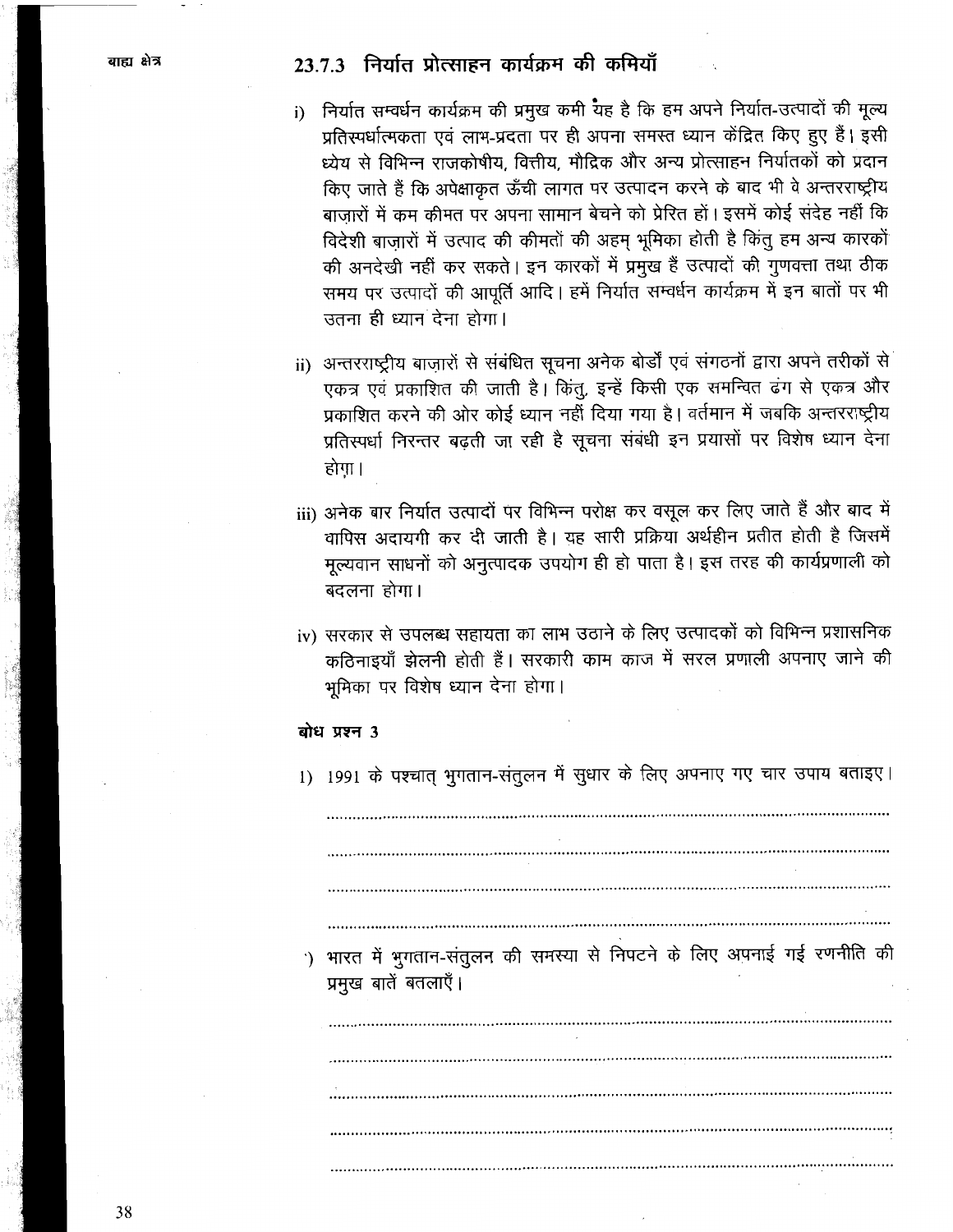3) भारत की आर्थिक नीति में किए गए प्रमुख संरचनात्मक परिवर्तनों का उल्लेख कीजिए।

## 23.8 निर्यात-युक्ति

हम देश के लिए निर्यात संवर्धन की भावी नीति के निर्माण के वास्ते निम्नलिखित सुझाव दे सकते हैं :

### 1) निर्यात-योग्य उत्पादन को सुडोल आधार निर्मित करना

सुदृढ़ एवं व्यवहार्य निर्यात-योग्य उत्पादन का आधार निर्मित करने के लिए कोई विशेष प्रयास नहीं किए गए हैं। वर्तमान निर्यात की माँग को पूरा करने के लिए आधारभूत सुविधाएँ भी उपलब्ध नहीं हैं। इस प्रकार, निर्यात-जन्य क्षेत्रों में उत्पादन को बढ़ाने में आधारभूत सुविधाओं को अभाव बाधा प्रस्तुत कर रहा है। इसलिए इस बात की आवश्यकता है कि चाहे घरेलू माँग का प्रभाव कितना भी अधिक क्यों न हो, कुल उत्पादन का एक निश्चित माँग निर्यात के लिए आरक्षित किया जाना चाहिए।

### 2) उपयुक्त तकनीकी की आपूर्ति

यह बात ध्यान देने योग्य है कि केवल निर्यात क्षमता का विस्तार ही पर्याप्त नहीं है, इसके लिए उपयुक्त तकनीकी विकास आवश्यक है ताकि वस्तूएँ अन्तरराष्ट्रीय बाज़ार की प्रतियोगिता में टिक सकें। हमारे देश एवं विश्व के तकनीकी विकास के स्तर में बड़ा अन्तर विद्यमान है। हमारी तकनीक देश की आवश्यकताओं की पूर्ति के अनुकूल हो सकती है लेकिन निर्यात की दृष्टि से यह काफी पिछडी हुई है। तकनीकी विकास के साथ इस बात की भी आवश्यकता है कि वस्तुओं के पैकिंग के स्तर की उत्कृष्टता पर भी ध्यान दिया जाए।

#### 3) मध्यवर्ती वस्तूओं की रियायती मूल्यों पर उपलब्धि

भारत में प्लास्टिक, इस्पात, धातु, शीशा आदि औद्योगिक मध्यवर्ती वस्तूओं का अभाव होने के कारण इनकी कीमतें अन्तरराष्ट्रीय बाज़ार की कीमतों से ऊँची उत्पादन-लागत पर ही तैयार हो पाते हैं और इनकी प्रतिरपर्धा की शक्ति कम हो जाती है। इस वास्ते आवश्यक है कि भारतीय उत्पादकों को ये वस्तूएँ रियायती दरों पर उपलब्ध करवाई जाएँ।

#### 4) निर्यातों की सीमाबद्धता

अब तक हमारा प्रयत्न रहा है कि देश की घरेलू माँग को पूरा करने के बाद जो कुछ अवशेष रहता है उसका निर्यात कर दिया जाए। लेकिन नियोजित निर्यातों के लिए यह आवश्यक है कि उन सभी वस्तुओं के उत्पादन के लिए प्रयास किए जाने चाहिए जिनके लिए आसानी से बाज़ार उपलब्ध हो सकें। लेकिन यदि हम विश्व के आयातों में शामिल होने वाली वस्तुओं <sup>र्</sup>पर<sup>ं</sup>एक नज़र डालें तो मालूम होता है कि हम उन सभी वरतुओं को उत्पादन करने में .<br>असमर्थ हैं जिनकी विश्व के बाजारों में माँग की जाती है। इसलिए इस बात का निर्णय बहुत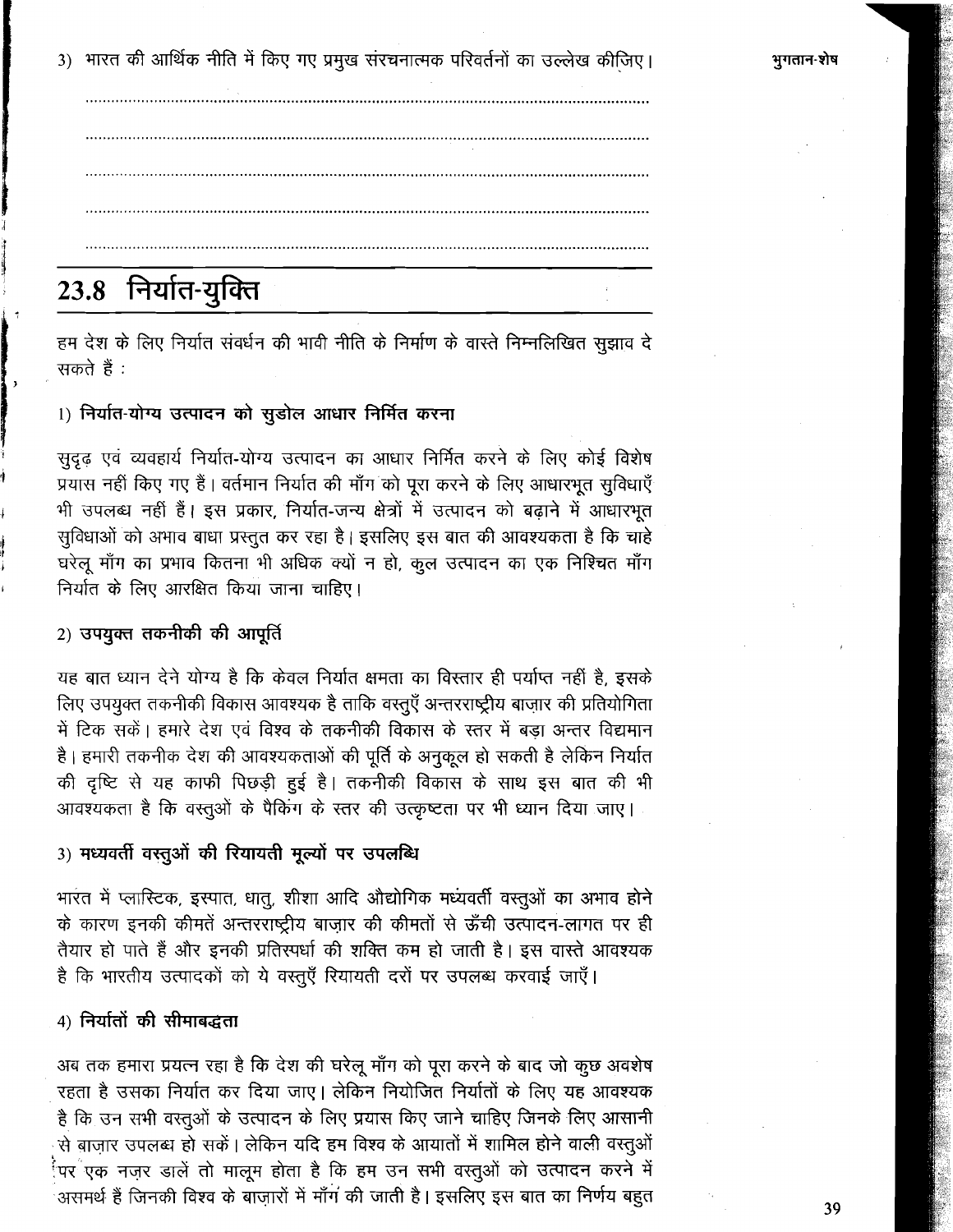सावधानीपूर्वक किया जाना चाहिए कि निर्यातों के लिए भारत को किन वस्तुओं का उत्पादन करना चाहिए। भारत को जहाँ तक सम्भव हो सके पूँजी-गहन, शक्ति अथवा परिवहन-गहन वस्तुओं के उत्पादन में हिस्सा नहीं लेना चाहिए।

### 5) भंडार-गोदाम सुविधाओं का विस्तार

दुतगामी उपभोक्ता वस्तुओं तथा अन्य वस्तुओं के लिए विदेशों में महत्त्वपूर्ण व्यापारिक केंद्रों में भंडारों एवं गोदामों का निर्माण किया जाना चाहिए। आजकल विदेशी विक्रेता वस्तओं के स्टॉक अपने पास रखने में रुचि नहीं रखते। उनका प्रयास यही रहता है कि वे निर्यातकर्ताओं से अल्प-सूचना पर थोड़ी-थोड़ी मात्रा में वस्तुएँ प्राप्त करते रहें। यद्यपि भंडारों के निर्माण में काफी लागत आती है, लेकिन दीर्घकालीन दृष्टि से यह उपाय लाभप्रद सिद्ध हो सकता है। इनकी सहायता से बाजारों के साथ निकटवर्ती एवं सुदृढ़ संबंध स्थापित किए जा सकते  $\frac{8}{5}$ ।

#### 6) व्यापार-सूचना की आपूर्ति

आवागमन और सूचना के माध्यमों के तेज विकास के कारण बाज़ार की परिस्थितियाँ बहुत तेजी से बदलती रहती हैं। कोई एक उत्पादक अथवा उपकर्मी इस प्रकार की व्यवस्था करने में असमर्थ होता है कि उसे ये सब जानकारी सूलभ हो। इस तरह की सुविधाएँ उपलब्ध करवाने के लिए एक संगठनात्मक ढाँचा विकसित करना होगा।

### 7) बाज़ारों की विविधता एवं आकार में वृद्धि

निर्यात-सम्वर्धन के वास्ते एक ओर हमें नए बाजारों में बड़ी मात्रा में बिक्री करने के प्रयास करने होंगे। इस वास्ते हम निम्न बातों की सिफारिश करेंगे। (i) हम अपनी परम्परागत निर्यात की वस्तुओं के बाज़ारों में प्रतिस्पर्धा में पिछड़ चुके हैं। हमें प्रयास करने होंगे कि इस तरह की वस्तूओं के बाज़ारों में हम अपनी प्रभुता बना पाएँ। इन वस्तूओं में प्रमुख हैं : चाय, मसाले, पटसन, चमड़े का सामान, अभ्रक एवं अन्य कृषि-जन्य पदार्थ। (ii) खली, बासमती, चावल, समुद्री उत्पाद आदि वस्तुओं के निर्यातों में भारी बढ़ोतरी की सम्भावनाओं पर ध्यान देना होगा। (iii) रसायन, इंजीनियरी का सामान, आभूषण, सिले-सिलाए कपड़ों, हथकरघा एवं सॉफ्टवेयर आदि के निर्यातों में पिछले कुछ वर्षों के दौरान हर्षवर्धक वृद्धि हुई है। हमें इनकी गति और तेज करनी होगी।

अन्त में, हमें यह नहीं भूलना चाहिए कि एक सुदृढ़ एवं कुशल घरेलू आर्थिक ढाँचे का निर्माण करके ही हम एक स्वस्थ निर्यात क्षेत्र की स्थापना कर सकते हैं।

#### बोध प्रश्न 4

1) आर्थिक-विकास की वर्तमान अवस्था में निर्यात सम्वर्धन की आवश्यकता की चर्चा कीजिए।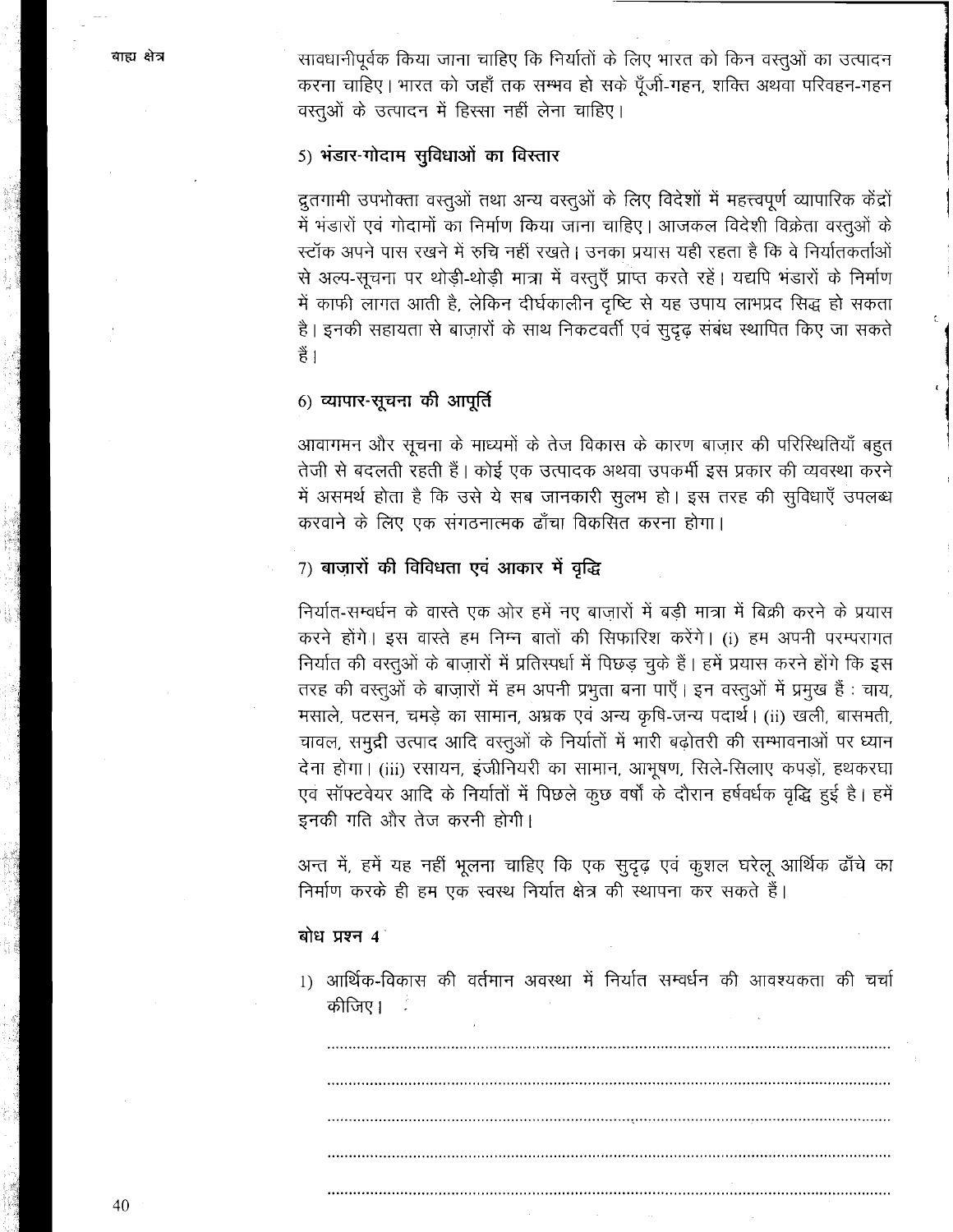2) भारत से निर्यातों को प्रोत्साहित करने के लिए भारत सरकार द्वारा उठाए गए तीन कदम बतलाइए।

3) निर्यातों को बढ़ाने के लिए हमें क्या कदम उठाने चाहिए।

### $23.9$  सारांश

एक विकासशील अर्थव्यवस्था में विकासक्रम के दौरान आयातित वस्तुओं की माँग निरन्तर बढ़ती ही जाती है। चूँकि निर्यात उस गति से नहीं बढ़ पाते परिणामतः निर्यातों और आयातों में एक असंतूलन उत्पन्न होता है जोकि भूगतान-शेष में घाटे के रूप में परिलक्षित होता है इस घाटे की आपूर्ति विदेशों से ऋण लेकर की जाती है। भुगतान-शेष के घाटों का स्थायी समाधान तभी मिल सकता है जबकि देश से निर्यातों की मात्रा में भारी वृद्धि हो। इस वास्ते निर्यात-सम्वर्धन नीति का निर्माण करना होगा।

## 23.10 शब्दावली

| भुगतान-शेष     | : एक देश के सभी आर्थिक अन्तरराष्ट्रीय संव्यवहारों का<br>वार्षिक लेखा-जोखा                                                                                        |
|----------------|------------------------------------------------------------------------------------------------------------------------------------------------------------------|
| व्यापार-शेष    | : एक देश की केवल दृश्य मदों के लेन-देन का वार्षिक<br>लेखा-जोखा                                                                                                   |
| चालू खाता      | : एक देश की दृश्य एवं अदृश्य मदों के लेन-देन का<br>वार्षिक लेखा-जोखा                                                                                             |
| पूँजी खाता     | : एक देश की विदेशों से पूँजी में लेन-देन का वार्षिक<br>लेखा-जोखा                                                                                                 |
| पत्राधान निवेश | : विदेशियों द्वारा देशी कम्पनियों के अंशपत्रों, बॉण्ड , डिम्बेंचर<br>दृश्य एवं अदृश्य मदों की बिक्री से प्राप्त आगम उनकी<br>खरीद पर किए गए भुगतान से कम होती है। |
| आयात सघनता     | : किसी वस्तु के उत्पादन में प्रयुक्त आदानों में आयातों का<br>अनुपात                                                                                              |
| रियायती सहायता | :   आसान शर्तों पर ऋण के रूप में उपलब्ध विदेशी सहायता।                                                                                                           |